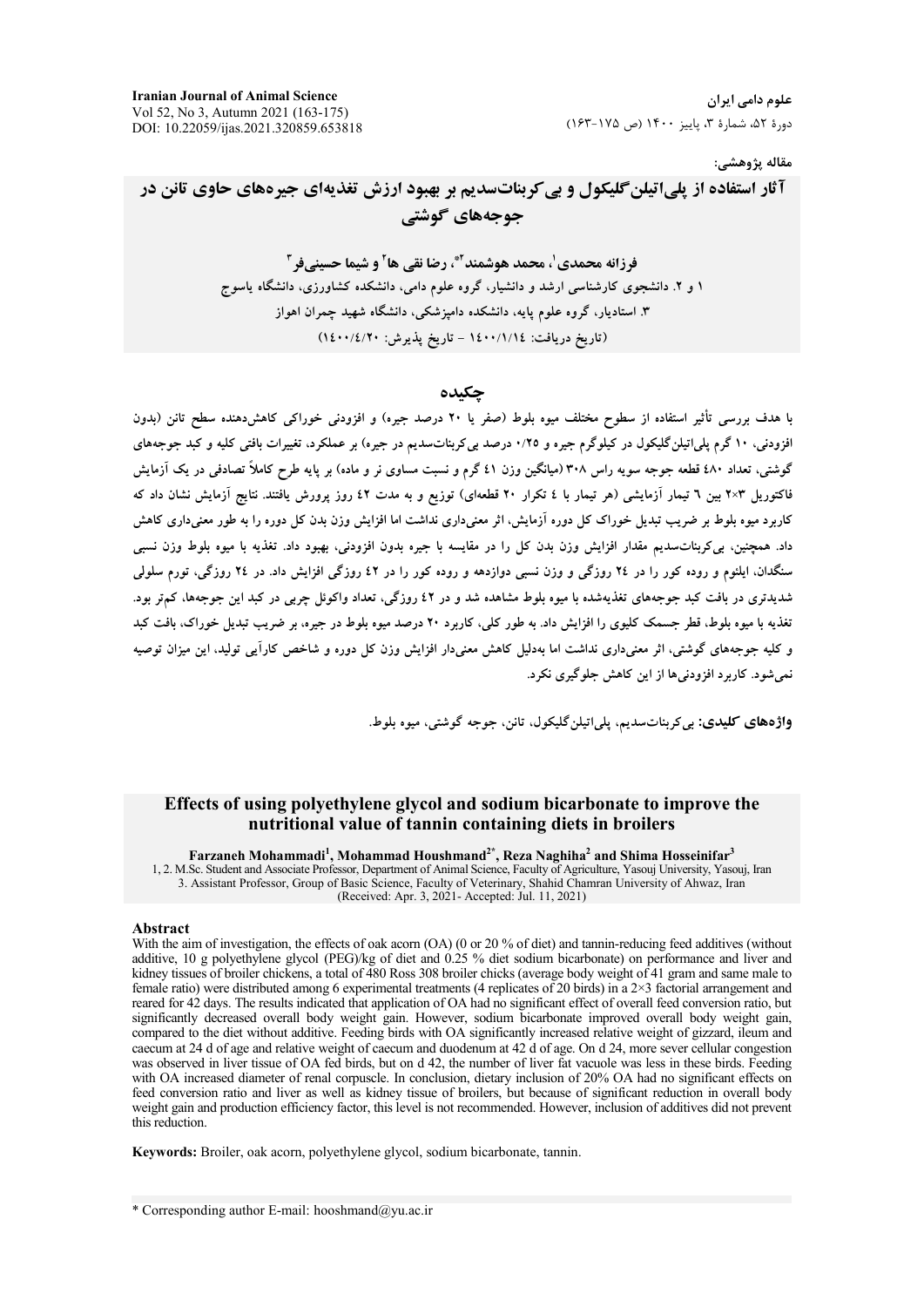#### **مقدمه**

ذرت ماده خوراکی اصلی جیره طیور میباشد. واردات ساليانه اين ماده خوراكي به كشور، افزون بر خروج منابع ارزی قابل توجه، وابستگی و مشکلات زیادی را ایجاد مینماید. به همین دلیل، جستجو برای یافتن اقلام خوراكي داخلي جايگزين، حائز اهميت فراواني میباشد. میوه درخت بلوط (*Quercus brantii* L.) از دير باز و به طور سنتي در تغذيه انواع دام و طيور بومي مورد استفاده قرار گرفته است. اين ماده خوراكي حاوی ۶۰-۴۷ درصد نشاسته و ۱۴/۴-۷ درصد لیبید بوده (Buderaou *et al.*, 2009) و سطح انرژی آن بهدليل بالابودن مقدار كربوهيدرات و بهويژه نشاسته، مطلوب است (Saffarzadeh *et al.*, 2000). بر همین اساس، پژوهشهایی در مورد امکان استفاده از این ماده خوراکی در جیرههای غذایی جوجههای گوشتی نجام شده که برخی نتایج نشان داده میتوان از این Sinaei & ) درصد ( & Sinaei Buderaou *et* ) @ 5/33 (Houshmand, 2016 al., 2009) جيره جوجههاي گوشتي بدون داشتن اثر زيانبار بر عملكرد آنها استفاده كرد. كاربرد ميوه بلوط در جیره مرغهای تخم گذار تا سطح ١٠درصد ( Bekri Saffarzadeh *et al*., ) @ 20 ( & Torki, 2021 1999) و در مورد بلدرچینهای ژاپنی در حال رشد (از سن ۴ تا ۴۲ روزگی) تا سطح ۲۰ درصد جیره (Midilli *et al.*, 2008) امكان پذير گزارش شده است. در مقابل، برخی یافتهها نشاندهنده کاهش عملکرد (وزن بدن، بازده غذایی و قابلیت هضم مواد مغذی) جوجههای تغذیهشده با سطوح ۱۵ و ۲۰ ( Nedaei *et* Rezaei & ) @ 20 10 ( *al*., 2017 Semnaninejad, 2016) از این ماده خوراکی میباشند. عامل اصلی محدودکننده کاربرد میوه بلوط در

تغذیه طیور، وجود مقادیر زیاد ترکیبات تاننی در این ماده خوراكي ميباشد. تاننها به عنوان تركيبات فنلي محلول در آب با وزن مولکولی ۵۰۰ تا ۳۰۰۰ دالتون شناخته شده و دارای آثار ضدتغذیهای فراوانی میباشند. از مهمترین آثار نامطلوب این ترکیبات می توان به کاهش عملکرد و اختلال در فرآیند هضم و جذب مواد مغذی (ویتامینها، پروتئینها و مواد

معدنی) اشاره کرد. همچنین، تاننهای جیره بر عملكرد برخي اندامها از جمله كبد، لوزالمعده و Jansman, 1993; Medugu ) كليهها اثر زيانبار دارند et al., 2012). به عنوان نمونه، تغذيه جوجههاى گوشتی با عصاره تانن لوبیای فابا، باعث ایجاد تغییرات بافتی و تحلیل (دژنره شدن) سلولهای کبدی شد (. Ortiz *et al*., 1994)

راهکارهای مختلفی برای کاهش اثر نامطلوب تاننهای جیره پیشنهاد و مورد بررسی قرار گرفتهاند كه يكي از آنها، استفاده از تركيبات شيميايي مانند پلیاتیلن گلیکول و یا بی کربناتسدیم در جیره میباشد. پلیاتیلن گلیکول در دستگاه گوارش به تاننها متصل شده و تشکیل کمپلکس پایدار داده و سبب دفع تاننها و جلوگیری از بروز آثار زیانبار آنها می 
F 6 (23145+1 . (Mansoori *et al*., 2007) 0 با بهبود تعادل الكتروليتهاى جيره، عملكرد جوجههای گوشتی تغذیهشده با خوراکهای حاوی Banda-Nyirenda & Vohra, ) تانن را بهبود میدهد 1990). در همین راستا، گزارش شده افزودن پلیاتیلن گلیکول به خوراکهای حاوی تانن بالا مانند سورگوم (Saghghaei & Shakouri, 2016) و يا ميوه بلوط (Saeidi et al., 2017) مي تواند اثر نامطلوب آنها را در جوجههای گوشتی کاهش دهد. همچنین، افزودن بی کربناتسدیم به جیرههای حاوی سورگوم با تانن بالا، اثر نامطلوب تاننها را بر عملكرد جوجههاى گوشتی کاهش میدهد ( Banda-Nyirenda & Vohra, 1990). در زمینه اثر خوراکهای حاوی تانن بر بافت کبد و بویژه کلیه جوجههای گوشتی گزارشهای بسیار اندکی وجود دارد. همچنین، در مورد آثار سودمند احتمالی ترکیباتی مانند پلی اتیلن گلیکول و بی کربنات سدیم بر بهبود ارزش تغذیهای خوراکهای حاوی تانن و ازجمله میوه بلوط و جلوگیری از اثر زیان بار تاننهای جیره گزارشهای زیادی وجود ندارد. بنابراین، این پژوهش با هدف بررسی آثار استفاده از پلیاتیلن گلیکول و بی کربنات سدیم بر عملکرد، بافت کبد و کلیه جوجههای گوشتی تغذیهشده با جیرههای حاوی سطوح مختلف ميوه بلوط، طراحى و اجرا شد.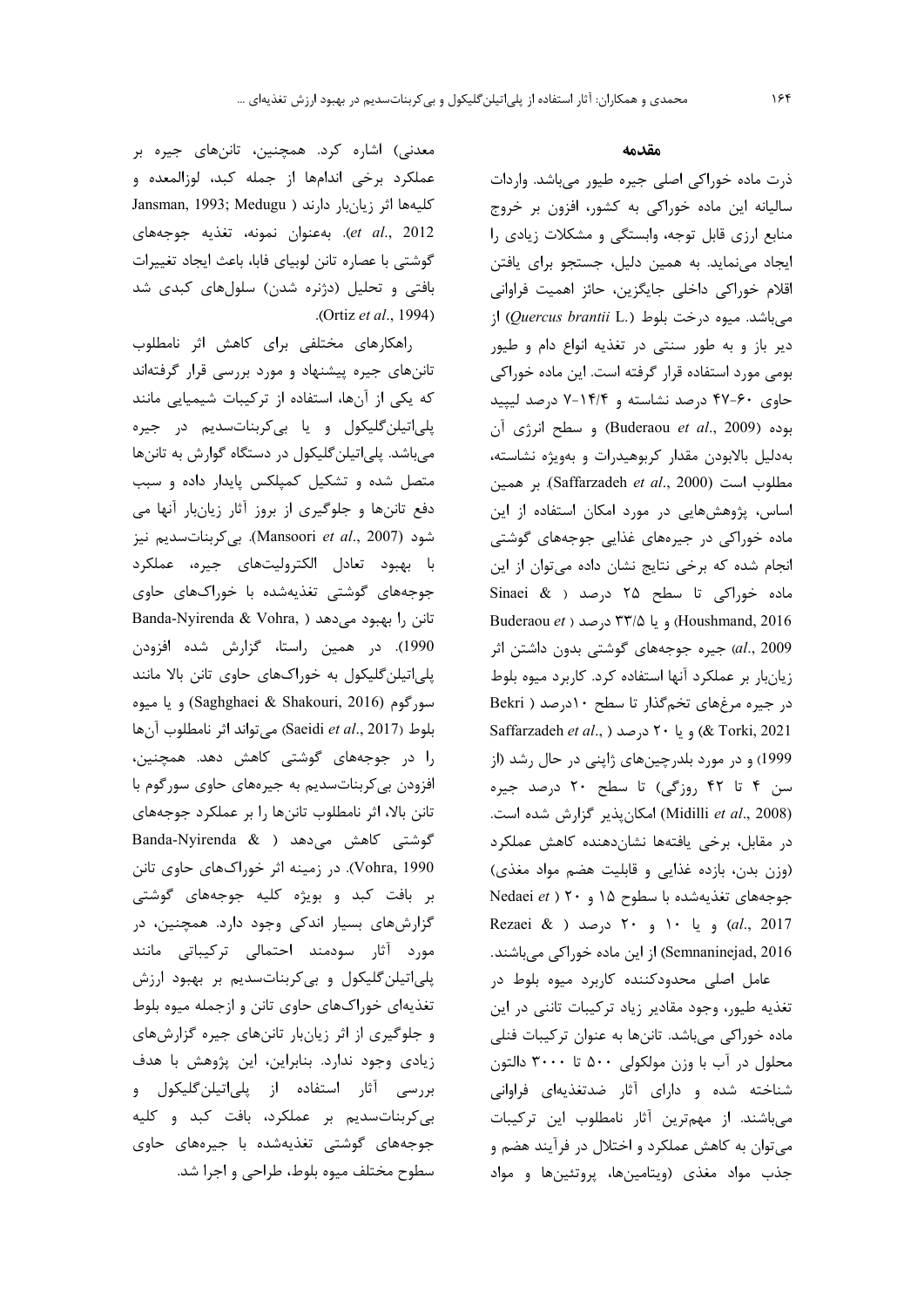#### مواد و روشها

تعداد ۴۸۰ قطعه جوجه گوشتی یک روزه از سویه تجاری راس ۳۰۸ با میانگین وزن اولیه ۳±۴۱ گرم از یک موسسه جوجه کشی تجاری خریداری و به محل انجام پژوهش انتقال یافتند. پژوهش در اردیبهشت ماه ۱۳۹۸ و بهمدت ۴۲ روز در سالن پژوهشی مرغداری دانشکده کشاورزی دانشگاه یاسوج انجام شد. این سالن به طول ۲۵، عرض ۱۰ و ارتفاع ۳ متر بود و دارای ۶۸ واحد آزمایشی (قفس) هماندازه بود. قبل از انجام پژوهش، مراحل آمادهسازی سالن انجام شد. ابتدا تمامی وسایل و تجهیزات با آب و مواد شوینده، شسته و سیس ضدعفونی شدند. كف قفسها با پوسته برنج به ضخامت ١٠ سانتی متر به عنوان بستر پوشانده شد. در داخل هر قفس، یک آبخوری ۳ لیتری و یک سینی دانخوری ویژه جوجههای کوچک قرار داده شد. در مرحله پایانی نیز سالن با استفاده از مقادیر مناسب پرمنگنات پتاسیم و فرمالین، گازدهی شد.

بعد از ورود به سالن پرورش، جوجهها در قالب یک طرح کاملاً تصادفی با آرایش فاکتوریل ۲×۲ با ۶ تیمار و ۴ تکرار (واحد آزمایشی) برای هر تیمار و تعداد۲۰ قطعه جوجه (به شکل تفکیک جنسیت نشده و مخلوط تقریباً مساوی از دو جنس نر و ماده) در هر تکرار توزیع شدند. دو عامل مورد بررسی شامل سطح میوه بلوط جیره (صفر و ۲۰ درصد جیره) و نوع افزودنی (بدون افزودنی، ۱۰ گرم پلی|تیلنگلیکول در کیلوگرم جیره و بی کربنات سدیم به مقدار ۰/۲۵ درصد جیره) بودند. سطوح افزودنی با توجه به پیشنهادات و یافتههای قبلی در مورد آثار سودمند پلیاتیلن گلیکول ( Mansoori et al., 2007; Saeidi et al., 2017) و بى كربنات سديم (Banda-Nyirenda & Vohra, 1990) بر كاهش اثر زیانبار تاننهای جیره انتخاب شدند.

پیش از شروع پژوهش، مقدار لازم از میوه بلوط در آبان ماه از جنگلهای بلوط ناحیه زاگرس (اطراف شهر یاسوج) جمعآوری شد. میوهها بعد از پوست کنی در برابر نور و به روش طبیعی با آفتاب خشک شدند. میوههای خشک، آسیاب شده و به مقدار لازم به جیرههای آزمایشی افزوده شدند. تجزیه تقریبی میوه بلوط (AOAC, 2005) مورد استفاده در پژوهش نشان

داد مقدار ماده خشک، چربی خام، خاکستر کل، پروتئین خام، فیبرخام و عصاره بدون نیتروژن در این ماده خوراکی بهترتیب معادل ۸۹/۹۱، ۰۱/۹۱، ۱/۹۱، ۶/۲۷، ۵/۳۹ و ۶۶/۰۴ درصد بود. همچنین، از میوه بلوط آسیاب شده، نمونهگیری شده و پس از عصارهگیری از نمونهها، بر اساس دستورالعمل مربوطه (Makkar, 2003) وبا استفاده از معرفهای فولین سيوكالتو، پلي ونيل پلي پيروليدون و محلول بوتانول-کلریدریک میزان فنل کل، فنل غیرتاننی و تانن کل موجود در آرد میوه بلوط اندازهگیری شدند. میزان این ترکیبات بهترتیب برابر ۸/۰۵، ۱/۹۷ و ۶/۰۷ درصد بود. در طول دوره پرورش، جوجهها بر اساس دستورالعمل تغذيهاي (٢٠١۴) سويه راس ٣٠٨ با جیرههای آغازین (۱ تا ۱۰ روزگی)، رشد (۱۱ تا ۲۴ روزگی) و پایانی (۲۵ تا ۴۲ روزگی) تغذیه شدند. تر کیب این جیرهها در جدول ۱ نشان داده شده است.

تنظیم جیرەها با استفاده از نرمافزار UFFDA و به گونهای انجام شد که مقدار مواد مغذی موجود در هر مرحله از پرورش برای کلیه تیمارها، یکسان باشد.

نور سالن پرورش با استفاده از دو رديف لامپ ١٠٠ واتی با فواصل مناسب تأمین میشد. برنامه روشنایی در ۳ روز اول شامل ۲۴ ساعت نور بود و پس از آن با یک ساعت خاموشی در شب، شامل ۲۳ ساعت روشنایی و یک ساعت تاریکی بود. دمای سالن در هفته اول در محدوده ۳۳±۳ درجه سانتی گراد تنظیم شد و پس از آن، هر هفته به طور منظم سه درجه كاهش يافت تا به (۲۲±۱ درجه سانتی گراد رسید و تا پایان دوره این دما ثابت نگه داشته شد. در پایان ۱۰، ۲۴ و ۴۲ روزگی، جوجههای هر قفس به صورت گروهی وزن کشی شده و افزايش وزن هر دوره با توجه به اختلاف وزن جوجهها در پایان و ابتدای آن دوره محاسبه شد. مقدار خوراک مصرفی نیز در دورههای آغازین، رشد و پایانی، با اعمال روز مرغ اندازهگیری و ضریب تبدیل خوراک با استفاده از آنها محاسبه شد. همچنین، شاخص کارآیی تولید اروپایی برپایه رابطه زیر محاسبه شد ( El-Ashram & :(Abdelhafez, 2020

= شاخص توليد . . .<br>دا <sub>× .</sub> (درصد ماندگاري × <u>وزن كشتا</u>ر (كيلوگرم) × . (سن کشتار (روز) × ضرب تبدیل غذایی)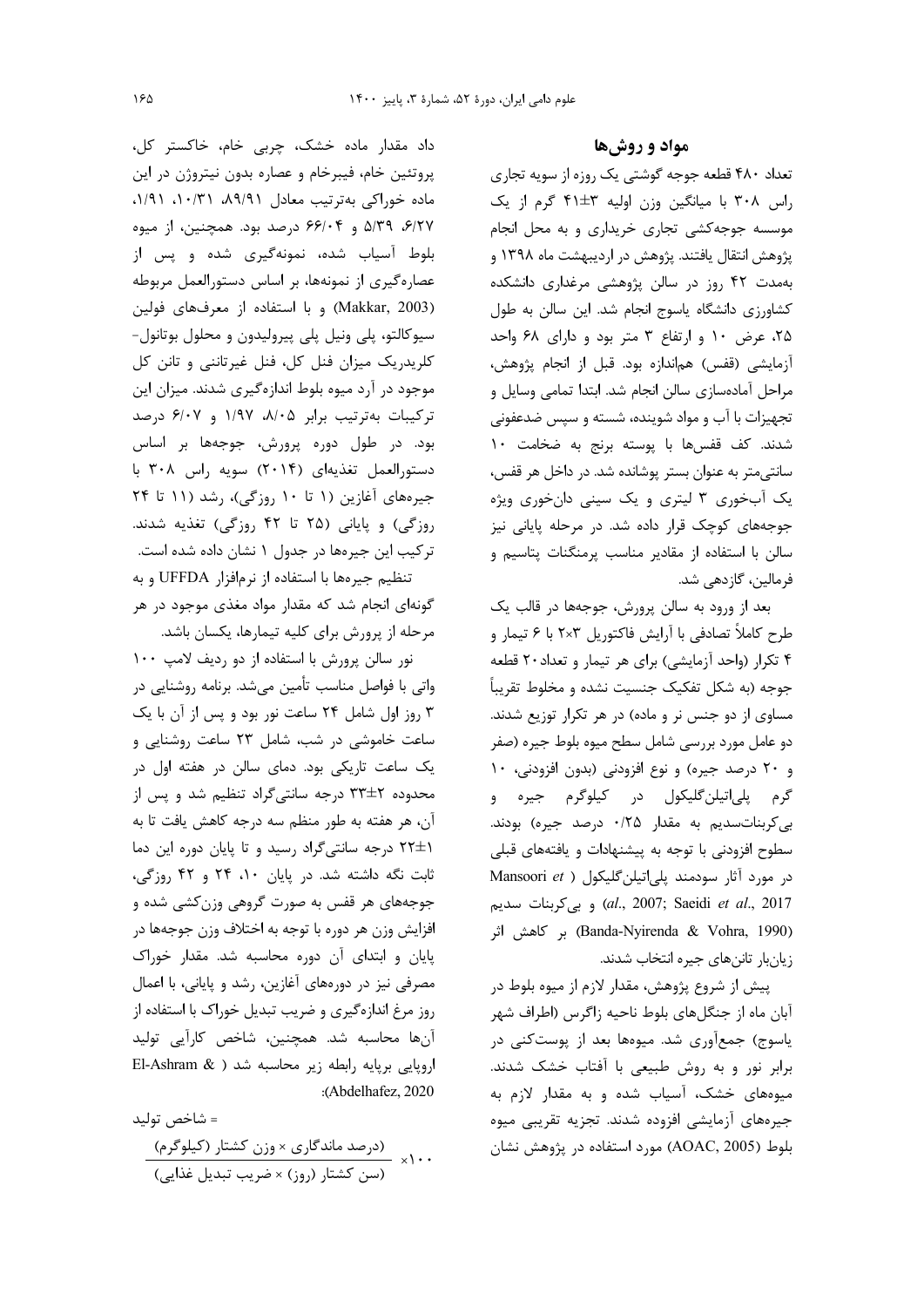|                                    | $d1-10$   |           | $d$ 11-24 | d 25-42   |           |           |
|------------------------------------|-----------|-----------|-----------|-----------|-----------|-----------|
| Diet components $(\% )$            | Without   | With      | Without   | With      | Without   | With      |
|                                    | oak acorn | oak acorn | oak acorn | oak acorn | oak acorn | oak acorn |
| Corn                               | 48.64     | 25.25     | 57.16     | 33.76     | 64.44     | 41.03     |
| Oak Acorn                          |           | 20        |           | 20        |           | 20        |
| Soyabean meal                      | 41.87     | 43.62     | 35.38     | 37.13     | 28.95     | 30.7      |
| Sunflower oil                      | 4.99      | 6.76      | 3.45      | 5.22      | 2.91      | 4.68      |
| Dicalcium phosphate                | 1.93      | 1.87      | 1.64      | 1.58      | 1.47      | 1.41      |
| Calcium carbonate                  | 1.12      | 1.02      | 1.04      | 0.94      | 0.94      | 0.84      |
| Common salt (Nacl)                 | 0.40      | 0.40      | 0.37      | 0.38      | 0.34      | 0.35      |
| Vitamin premix <sup>1</sup>        | 0.25      | 0.25      | 0.25      | 0.25      | 0.25      | 0.25      |
| Mineral premix <sup>2</sup>        | 0.25      | 0.25      | 0.25      | 0.25      | 0.25      | 0.25      |
| DL-methionine                      | 0.23      | 0.26      | 0.19      | 0.22      | 0.16      | 0.20      |
| L lysine HCL                       | 0.32      | 0.32      | 0.27      | 0.27      | 0.29      | 0.29      |
| Total                              | 100       | 100       | 100       | 100       | 100       | 100       |
| Nutrients composition (calculated) |           |           |           |           |           |           |
| Metabolizable energy (Kcal/kg)     | 3000      | 3000      | 3000      | 3000      | 3050      | 3050      |
| Crude protein $(\% )$              | 23        | 23        | 20.80     | 20.80     | 18.29     | 18.29     |
| Methionine (%)                     | 0.56      | 0.56      | 0.50      | 0.50      | 0.45      | 0.45      |
| Lysine $(\% )$                     | 1.44      | 1.44      | 1.25      | 1.25      | 1.11      | 1.11      |
| Calcium $(\%)$                     | 0.96      | 0.96      | 0.85      | 0.85      | 0.76      | 0.76      |
| Available phosphorus               | 0.48      | 0.48      | 0.42      | 0.42      | 0.38      | 0.38      |
| Sodium                             | 0.17      | 0.17      | 0.16      | 0.16      | 0.15      | 0.15      |
| Crude fiber                        | 4.00      | 4.69      | 3.74      | 4.42      | 3.45      | 4.13      |

جدول ۱. اقلام غذایی و ترکیب شیمیایی جیرههای آزمایشی Table 1. Feed ingredients and chemical composition of the experimental diets

۱. مكمل ويتاميني در هر كيلوگرم جيره، اين مقادير را تأمين ميكرد:۱۸۰۰۰ واحد بين|لمللي ويتامين A: ۴۰۰۰ واحد بين|لمللي ويتامين D3، ۷۲ ميليگرم ويتامين E، ۴سيلي گرم ويتامين Ks، شاهه سلي گرم ويتامين B، الا C ميلي گرم ويتامين دB، ۵/۸۸ ميلي گرم ويتامين B6، ۲<br>ويتامين E، ۴سيلي گرم ويتامين Ks، 18.5 ميلي گرم ويتامين I۳/۲ ميلي گرم ويتامين دB، ۵/۸۸ ميلي گرم ويتامين K، B و میلی گرم ویتامین B<sub>12</sub>، ۱۹/۶ میلی گرم پانتوتنات کلسیم، ۵۹/۴ میلی گرم نیاسین و ۱ گرم کولین کلراید.

۲. مکمل معدنی در هر کیلوگرم جیره، این مقادیر را تأمین میکرد: ۶۵ میلیگرم منگنز، ۵۵ میلیگرم آهن، ۸ میلیگرم مس، ۱/۹ هیلیگرم ید و ۰/۴ میلیگرم سلنیم.

1. Vitamin premix provided per kilogram of diet: vitamin A, 18,000 IU; vitamin D<sub>3</sub>, 4,000 IU; vitamin E, 72 mg; vitamin K<sub>3</sub>, 4 mg; vitamin B<sub>1</sub>, 3.55 mg; vitamin  $B_2$ , 13.2 mg; vitamin  $B_6$ , 5.88 mg; vitamin  $B_9$ , 2 mg; vitamin  $B_{12}$ , 0.03 mg; calcium pantothenate, 19.6 mg; Niacin, 59.4 mg and choline chloride, 1g.

2. Mineral premix provided per kilogram of diet: manganese, 65 mg; zinc, 55 mg; iron, 50 mg; copper, 8 mg; iodine, 1.9 mg and selenium, 0.4 mg.

شدند. در زمان بررسی نمونهها، مشاهده واکوئل چربی در بافت کبد با عدد ۲ و عدم مشاهده با عدد ۱، مشخص شد. همچنین شدت تورم سلولی بافت کبد با توجه به نشانههای مشاهده شده، به سه درجه ۱ (خفيف) (تورم ١ تا ٣٠ درصد از سلولها)، متوسط (۲) (تورم ۳۱ تا ۷۰ درصد از سلولها) و شدید (۳) (تورم ۷۱ تا ۱۰۰ درصد از سلولها) تقسیم شد .( Özden *et al*., 2005)

در پایان دادهها با استفاده از رویه مدل خطی عمومی (GLM) برنامه نرم فزاری (2005) SAS مورد تجزیه و تحليل قرار گرفت و مقايسه ميانگينها با استفاده از أزمون دانكن در سطح احتمال ۵ درصد انجام شد. مدل اًماري طرح مورد استفاده به شرح زير بود:  $Y_{ijk}=\mu+\alpha_i+\beta_i+\alpha_{\beta ij}+e_{ijk}$ 

 $Y_{ijk}$  در این مدل،  $Y_{ijk}$  مقدار هر مشاهده، μ میانگین جمعیت، αا اثر فاکتور اول (سطح میوه بلوط)، β<sub>j</sub> اثر  $e_{ijk}$  فاكتور دوم (افزودنی)،  $\alpha\beta_{ij}$  اثر متقابل دو فاكتور و اثر خطای آزمایش میباشد.

در پایان ۲۴ و ۴۲ روزگی، از هر تیمار بهطور تصادفي ۶ قطعه جوجه (۳ قطعه نر و ۳ قطعه ماده) نتخاب و پس از ثبت وزن زنده، کشتار شده و وزن كبد، لوزالمعده، پيش معده، سنگدان، بخشهاى مختلف روده باریک (دوازدهه، ژژونوم و ایلئوم) و روده کور با ترازوی دیجیتالی با دقت ۰/۰۰۱ گرم تعیین و ئبت شد. ۴ ساعت قبل از کشتار، دانخوریها برداشته شدند. همچنین، از سیاهرگ گردن جوجهها، حدود ۵ میلی متر خون گرفته شد. نمونههای خون به مدت ۵ دقیقه درون سانتریفیوژ با دور ۲۵۰۰ قرار داده شده تا سرم آنها جهت تعيين غلظت آنزيمهاي آلكالين فسفاتاز و آلانینآمینوترانسفراز جدا شود. همچنین بعد از کشتار جوجهها در ۲۴ و ۴۲ روزگی، از کبد و کلیه آنها نمونهبرداری شده و در محلول فرمالین ده درصد قرار داده شده و جهت تهیه لام و اندازهگیری فراسنجههای کېدی (تورم سلولی، واکوئل چربی و قطر سینوزوئیدها) و کلیوی (قطر لولههای دور و نزدیک و جسمک کلیوی) مورد بررسی به آزمایشگاه منتقل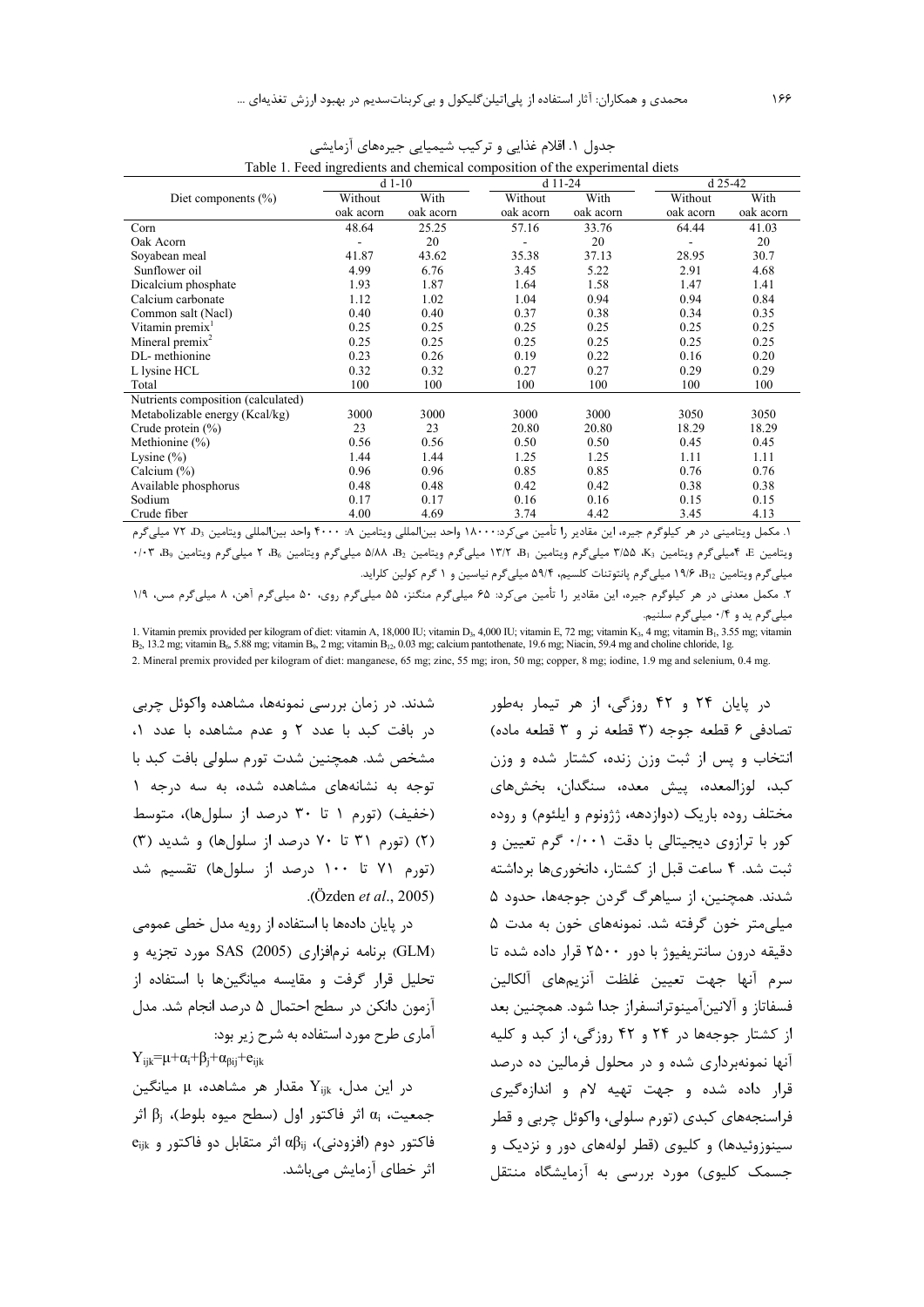نتايج و بحث

صفات عملکردی

نتایج (مندرج در جدول ۲) نشان داد که افزایش وزن بدن در دورههای آغازین، رشد و پایانی، تحت تأثیر معنیدار اثر متقابل بین سطح میوه بلوط و افزودنی قرار نگرفته است (p>٠/٠۵). سطح ميوه بلوط بر افزايش وزن بدن در دوره آغازین اثر معنیداری نداشت (p>٠/٠۵) ما، بر افزایش وزن بدن جوجهها در دوره رشد اثر زیانباری داشته و باعث کاهش معنیدار افزایش وزن بدن شد (p<٠/٠۵). در دوره پایانی، اگر چه اختلاف معنیداری از نظر افزایش وزن بدن بین دو سطح میوه بلوط مشاهده نشد، اما مصرف ميوه بلوط، مقدار افزايش وزن بدن را از نظر عددی کاهش داد. همین وضعیت باعث شد که افزایش وزن بدن کل دوره (۴۲-۱ روزگی) در جوجههای مصرفکننده میوه بلوط نسبت به جوجههای تغذیهشده با جیره بدون میوه بلوط، کاهش  $(p<\cdot/\cdot \Delta)$  معنی داری را نشان دهد (۰۵ $\leq$ +).

استفاده از بی کربناتسدیم افزایش وزن بدن جوجهها را در دورههای آغازین و رشد، در مقایسه با جيره بدون افزودني، به طور معنى دارى بهبود داد (p<٠/٠۵). افزایش وزن بدن جوجهها در دوره پایانی تحت تأثير معنىدار افزودنيها قرار نگرفت. نتايج افزایش وزن کل دوره (۴۲-۱ روزگی) نشان میدهد مصرف بي كربنات سديم باعث دستيابي به بالاترين مقدار افزایش وزن بدن شد که در مقایسه با جیره بدون افزودنی، افزایش معنیداری را نشان میدهد. بهطور كلي، نتايج نشان دهنده اثر سودمند افزودنيها بر افزایش وزن بدن جوجهها میباشد به طوری که بی کربنات سدیم (به طور معنیدار) و به مقدار کمتر، پلیاتیلن گلیکول (از نظر عددی) باعث بهبود این ويژگى شدند.

بر پايه يافتههاي پژوهش (جدول ۲)، مقدار مصرف خوراک در دورههای آغازین و رشد، تحت تأثیر معنیدار میوه بلوط و یا افزودنیها قرار نگرفت. در دوره پایانی و همچنین کل دوره، اثر متقابل معنیداری بین سطح بلوط و افزودنیها در مورد مصرف خوراک مشاهده شد. در این دو دوره، جوجههای تغذیهشده با جیره حاوی میوه بلوط مکمل

شده با پلیاتیلن گلیکول و جیره بدون میوه بلوط مکمل شده با بی کربناتسدیم در مقایسه با جوجههای تغذيهشده با جيره بدون بلوط مكمل شده با پلې اتيلن گليکول و همچنين جيرههای حاوی ميوه بلوط بدون افزودنی و حاوی بلوط مکمل شده با بی کربنات سدیم خوراک بیشتری مصرف نمودند (p<٠/٠۵). بر پایه یافتههای جدول ۲، استفاده از میوه بلوط بر ضريب تبديل خوراك دوره آغازين اثر معنیداری نداشت در حالی که باعث شد جوجهها در دوره رشد، خوراک را با کارآیی کمتری مورد استفاده قرار داده و در مقایسه با جوجههای تغذیهشده با جیره بدون ميوه بلوط، ضريب تبديل خوراك بالاترى داشته باشند. در دوره پایانی و همچنین کل دوره، اختلاف معنیداری از نظر ضریب تبدیل خوراک بین دو سطح ميوه بلوط مشاهده نشد.

نتایج پژوهش نشان داد ضریب تبدیل خوراک در هیچ یک از دورههای آغازین، رشد و پایانی تحت تأثیر معنیدار افزودنیها قرار نگرفت. بررسی ضریب تبدیل خوراک کل دوره (۴۲-۱روزگی) نشاندهنده وجود یک اثر متقابل معنیدار بین سطح میوه بلوط و افزودنی میباشد. جوجههایی که با جیره حاوی میوه بلوط مکمل شده با پلی|تیلنگلیکول تغذیه شدند، در مقايسه با جوجههاى تغذيهشده با جيره بدون ميوه بلوط مکمل شده با پلی|تیلنگلیکول و همچنین جیره حاوی میوه بلوط مکمل شده با بی کربناتسدیم، خوراک را با کارآیی کمتری مورد استفاده قرار داده و بنابراین، ضریب تبدیل خوراک بالاتری داشتند p<۰/۰۵). بەطوركلى، يافتەھاي پژوھش نشان میدهد در کل دوره، بین ضریب تبدیل خوراک جوجههای تغذیهشده با جیره حاوی میوه بلوط بدون افزودنی با سایر گروهها اختلاف معنیدار مشاهده نشد. این نتایج بدان معناست که استفاده از ۲۰ درصد میوه بلوط بدون افزودنی در مقایسه با جیره بر پایه ذرت بدون افزودنی بر کارآیی جوجهها در استفاده از خوراک اثر نامطلوبی نداشته است. همچنین اضافه نمودن پلي|تيلن گليکول و يا بي کربنات سديم نيز بر ضریب تبدیل خوراک، اثر سودمندی نداشته و ضروری نيست.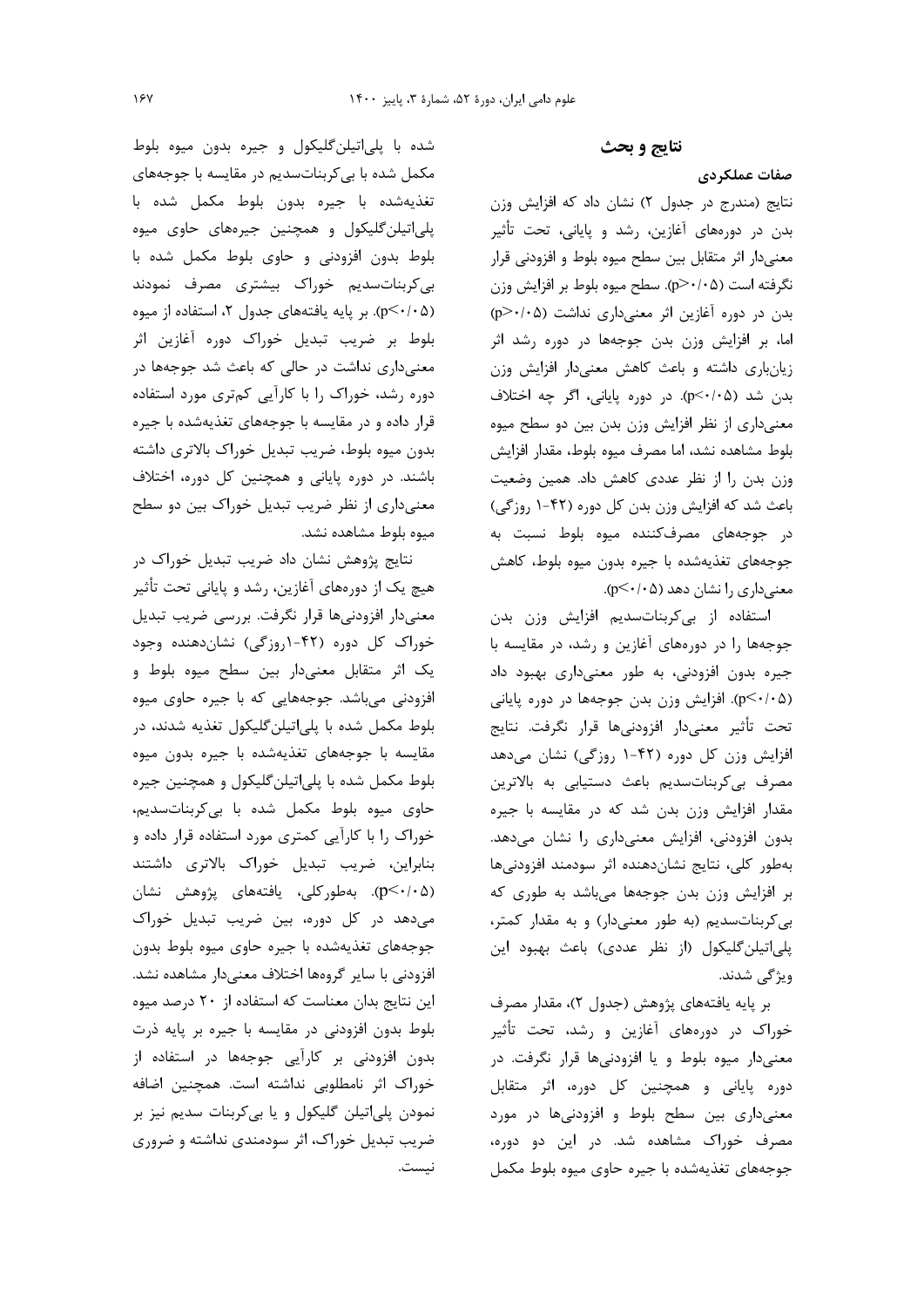| experiment       |                    |                  |                   |                      |                      |         |                       |                      |                    |         |                    |                       |                       |                     |
|------------------|--------------------|------------------|-------------------|----------------------|----------------------|---------|-----------------------|----------------------|--------------------|---------|--------------------|-----------------------|-----------------------|---------------------|
|                  |                    |                  |                   | Body weight gain (g) |                      |         |                       | Feed intake $(g)$    |                    |         |                    | Feed conversion ratio |                       |                     |
|                  | Item               | $d1-10$          | $d11-24$          | $25 - 42$<br>ಀ       | d142                 | $d1-10$ | $d11-24$              | $25 - 42$<br>ᆞ       | d142               | $d1-10$ | $d11-24$           | $d25-42$              | d142                  | Production<br>Index |
|                  |                    |                  |                   |                      |                      |         | Oak level (% diet)    |                      |                    |         |                    |                       |                       |                     |
| $\mathbf{0}$     |                    | 170              | 587 <sup>a</sup>  | 1263                 | $2019^a$             | 215     | 675                   | 2829                 | 3804               | 1.265   | 1.151 <sup>b</sup> | 2.426                 | 1.947                 | 238 <sup>a</sup>    |
| 20               |                    | 170              | 500 <sup>b</sup>  | 1161                 | 1831 <sup>b</sup>    | 222     | 753                   | 3039                 | 3928               | 1.308   | $1.524^{a}$        | 2.456                 | 2.087                 | 201 <sup>b</sup>    |
| <b>SEM</b>       |                    | 9                | 44                | 51                   | 52                   | 4       | 8                     | 11                   | 20                 | 0.19    | 0.18               | 0.04                  | 0.08                  | 2.8                 |
| P value          |                    | 0.962            | 0.0007            | 0.06                 | 0.003                | 0.318   | 0.088                 | 0.075                | 0.324              | 0.278   | 0.003              | 0.835                 | 0.104                 | 0.014               |
|                  |                    |                  |                   |                      |                      |         | Additive <sup>2</sup> |                      |                    |         |                    |                       |                       |                     |
| Without additive |                    | 162 <sup>b</sup> | 507 <sup>b</sup>  | 1177                 | 1846 <sup>b</sup>    | 210     | 692                   | 2882                 | 3783               | 1.303   | 1.414              | 2.460                 | 2.056                 | 203                 |
| $PEG^*$          |                    | $169^{ab}$       | 547 <sup>ab</sup> | 1194                 | $1909$ <sup>ab</sup> | 219     | 743                   | 2939                 | 3900               | 1.301   | 1.376              | 2.474                 | 2.052                 | 215                 |
| NaHCO3           |                    | 180 <sup>a</sup> | 576 <sup>a</sup>  | 1265                 | $2022^a$             | 226     | 707                   | 2981                 | 3914               | 1.254   | 1.223              | 2.386                 | 1.942                 | 240                 |
| <b>SEM</b>       |                    | 5                | 20                | 27                   | 52                   | 5       | 15                    | 29                   | 41                 | 0.016   | 0.058              | 0.035                 | 0.140                 | 4.2                 |
| P value          |                    | 0.034            | 0.050             | 0.327                | 0.050                | 0.213   | 0.622                 | 0.770                | 0.642              | 0.530   | 0.164              | 0.875                 | 0.450                 | 0.102               |
|                  |                    |                  |                   |                      |                      |         | Interaction           |                      |                    |         |                    |                       |                       |                     |
| Oak level        | Additive           |                  |                   |                      |                      |         |                       |                      |                    |         |                    |                       |                       |                     |
|                  | No                 | 170              | 578               | 1229                 | 1976                 | 210     | 638                   | $3073$ <sup>ab</sup> | 3920 <sup>ab</sup> | 1.240   | 1.112              | 2.496                 | $1.979$ <sup>ab</sup> | 226                 |
| $\mathbf{0}$     | PEG                | 163              | 570               | 1224                 | 1957                 | 211     | 679                   | $2729$ bc            | $3618^{b}$         | 1.299   | 1.186              | 2.323                 | 1.847 <sup>b</sup>    | 243                 |
|                  | NaHCO <sub>3</sub> | 178              | 613               | 1335                 | 2126                 | 223     | 708                   | $3314^a$             | $4246^a$           | 1.254   | 1.155              | 2.546                 | $2.014^{ab}$          | 244                 |
|                  | No                 | 154              | 437               | 1125                 | 1715                 | 210     | 746                   | 2690 <sup>bc</sup>   | 3646 <sup>b</sup>  | 1.366   | 1.716              | 2.425                 | $2.133^{ab}$          | 180                 |
| 20               | PEG                | 174              | 523               | 1164                 | 1861                 | 227     | 806                   | $3149^a$             | $4183^a$           | 1.304   | 1.566              | 2.717                 | $2.257^a$             | 186                 |
|                  | NaHCO <sub>3</sub> | 182              | 539               | 1196                 | 1917                 | 228     | 706                   | $2648^\circ$         | 3582 <sup>b</sup>  | 1.255   | 1.292              | 2.226                 | 1.871 <sup>b</sup>    | 236                 |
| <b>SEM</b>       |                    | $\overline{4}$   | 20                | 11                   | 22                   | 3       | 6                     | 16                   | 19                 | 0.020   | 0.067              | 0.161                 | 0.096                 | 8.3                 |
| P value          |                    | 0.123            | 0.214             | 0.812                | 0.487                | 0.579   | 0.433                 | 0.002                | 0.002              | 0.356   | 0.095              | 0.106                 | 0.042                 | 0.330               |

جدول ۲. اثر سطح میوه بلوط و افزودنی بر فراسنجههای عملکردی جوجههای گوشتی در دورههای مختلف آزمایش Table 2. Effect of oak acorn level and additive on performance parameters of broilers during different phases of the

PEG: Polyethelen glycol, NaHCo3: Sodium bicarbonate,. Means in each column with different letters are significantly different at P<0.05. 'PEG: يلي|تيلن گليكول، NaHCO3: بي كربنات سديم.

در هرستون، میانگینهای دارای حروف مختلف، با هم اختلاف معنیدار دارند (P<۰/۰۵).

يافتهها (جدول ٢) نشان دادند استفاده از ميوه بلوط در جیرہ باعث کاهش معنیدار شاخص کارآیی تولید اروپایی شد (p≤٠/٠۵). این شاخص تحت تأثیر معنیدار افزودنیها و یا اثر متقابل بین سطح میوه بلوط و افزودني ها، قرار نگرفت.

بررسے یافتهھای قبلے نشان مےدھد بهکارگیری میوه بلوط بر فراسنجههای عملکردی (افزایش وزن بدن، مصرف خوراک و ضریب تبدیل خوراک) جوجههای گوشتی، آثار یکسانی نداشته است. در برخی پژوهشها، استفاده از میوه بلوط به مقدار ۱۵ درصد جیره بر افزایش وزن بدن اثر نامطلوبی نداشت (Ghaedi et al., 2018). درحالی که در برخی دیگر کاربرد ۱۵ و ۲۰ درصد میوه بلوط، مقدار افزایش وزن جوجهها را کاهش داد که دلیل آن به مقدار بالای تانن این ماده خوراکی نسبت داده شد Nedaei et al., Rezaei & Semnaninejad, 2016) ,2017). تاننها می توانند عملکرد جوجههای گوشتی را با مکانیسمهای مختلفی از جمله اتصال به آنزیمهای گوارشی و مهار آنها، کاهش قابلیت هضم مواد مغذی جیره، کاهش انرژی قابل سوخت و ساز جیره، کاهش خوش خوراکی و در نتیجه کاهش مصرف خوراک، افزایش ترشح پروتئینهای اندوژنوس روده، فرسایش موکوس روده و در نتیجه کاهش بهره وری نیتروژن جیره

تحت تأثير نامطلوب قرار دهند ( Jansman, 1993; Medugu et al., 2012). در اين پژوهش اگرچه تغذيه جوجهها با ميوه بلوط مقدار افزايش وزن بدن كل دوره را کاهش داد، اما بر ضریب تبدیل خوراک کل دوره اثر معنىدارى نداشت.

یلے اتیلن گلیکول ترکیبی است که به تاننها متصل شده و با تشکیل کمپلکس با تاننها، از اتصال تاننها به مواد مغذی جیره جلوگیری نموده و در نتیجه، هضم و Mansoori et al., ) جذب مواد مغذی را بهبود می دهد 2007). اثر سودمند پلے اتیلن گلیکول پر عملکرد جوجههای گوشتی تغذیهشده با جیرههای غنی از تانن، گزارش شده است. در یک پژوهش، تغذیه جوجههای گوشتی با جیرههای حاوی ۱۵ و ۲۰ درصد میوه بلوط بر افزایش وزن بدن و ضریب تبدیل خوراک اثرات زیانباری داشت، درحالی که افزودن یلی|تیلن گلیکول به جیره از این اثرات جلوگیری نمود. بنابراین، استفاده از این ماده افزودنی برای جیرههای حاوی بلوط توصیه شد ( Saeidi et al., 2017). يافته ديگرى نشان داد افزودن یلی|تیلن گلیکول به جیرههای حاوی تانن بالا، اثرات زيانبار اين عوامل ضدتغذيهاي بر قابليت هضم پروتئين جيره ,ا كاهش داد (Mansoori & Acamovic, 2007). يلي|تيلن گليکول مي تواند باعث بهبود توان جذب بافت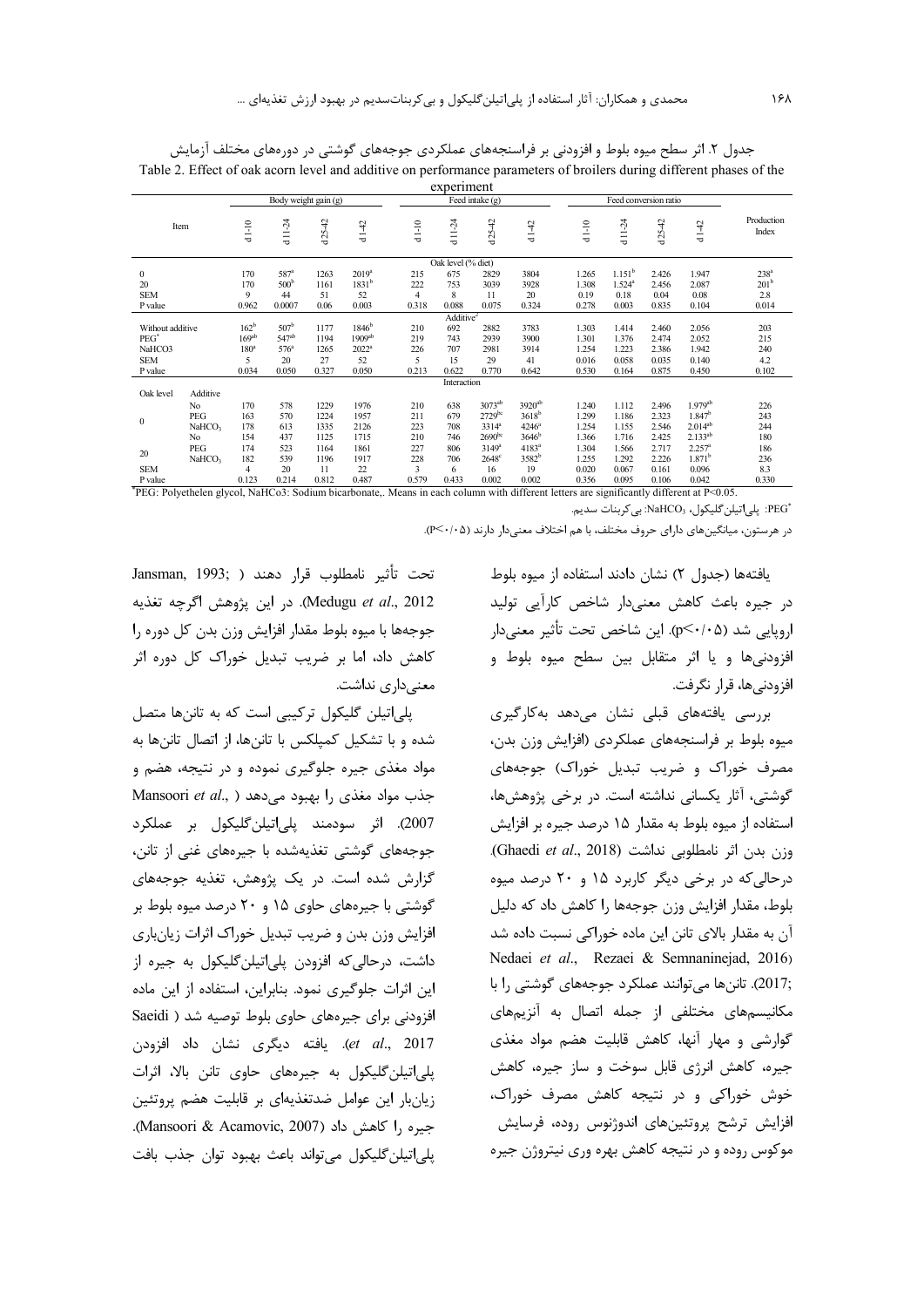Mansoori et al., ) یوششی روده جوجههای گوشتی شود 2007). در تنها گزارش یافتشده در مورد اثر افزودن بي كربنات سديم به جيرههاي حاوي تانن، سطوح مختلف این افزودنی (۲۵/۰۰، ۱۵/۰ و ۰/۷۵ درصد) به جیرههای حاوي دانه سورگوم با تانن بالا افزوده شد. يافتهها نشان دادند سطوح ۰/۲۵ و ۰/۵ درصد، از بروز اثرات زیان بار تاننها بر عملکرد جوجهها جلوگیری نمود (Banda Nyirenda & Vohra, 1990). با توجه به اين يافتهها، انتظار می فت در پژوهش حاضر نیز این افزودنیها بر عملکرد جوجههای تغذیهشده با میوه بلوط اثر سودمند داشته باشند که چنین اثری مشاهده نشد.

کاربرد خوراکهای غنی از تانن در جیره جوجههای گوشتی با نتایج ثابتی همراه نبوده است. در همین راستا، گزارش شده است که پاسخ جوجههای گوشتی به تاننهای جیره توسط عوامل مختلفی از جمله منبع و غلظت تانن، گونه، سن و سطح توليد حيوان، فراسنجههای مورد بررسی، طول دوره آزمایش و ساختار جيره تحت تأثير قرار مي گيرد (Jansman, 1993). بنابراين، تمامي اين عوامل مي توانند واكنش جوجهها را به تاننهای جیره تحت تأثیر قرار داده و سبب بروز اختلاف در نتايج پژوهشهای مختلف شوند.

وزن نسبی اندامهای گوارشی

نتايج وزن نسبي (نسبت به وزن بدن ٢۴ و ۴۲ روزگي) اندامهای گوارشی (جدول ۳) نشان داد تغذیه با میوه بلوط باعث افزايش وزن نسبي سنگدان، ايلئوم و روده كور

در سن ۲۴ روزگی و افزایش وزن نسبی دوازدهه و روده کور در سن ۴۲ روزگی شد (p≤۰/۰۵). سطح میوه بلوط بر وزن سایر اندامهای گوارشی (پیش معده، ژژونوم، کبد و لوزالمعده) اثر معنیٍدار نداشت (دادهها نشان داده نشدهاند). همچنین، وزن نسبی اندامهای گوارشی در سنین ۲۴ و ۴۲ روزگی، تحت تأثیر معنیدار افزودنی و یا اثر متقابل بین سطح میوه بلوط و افزودنی قرار نگرفت. نتایج یک پژوهش نشان داد که وزن نسبی لوزالمعده و پیش معده در پرندگان تغذیهشده با بلوط خام یا فرآوریشده افزایش یافت (Rezaei & Semnaninejad, 2016). در پژوهش دیگری، استفاده از سطوح مختلف میوه بلوط (۱۵ و ۲۰ درصد جیره) اثری بر وزن نسبی کبد در سن ۲۱ و ۴۲ روز گی نداشت (Nedaei et al., 2017).

تاننها بر وزن کبد و لوزالمعده جوجههای گوشتی، اثر ثابتی نداشتهاند. گزارش شده است که تاننها می توانند بر کبد اثر سمی داشته و وزن این اندام را افزايش دهند (Saeidi et al., 2017). در همين راستا، سطح تانن جیره، نقش مهمی دارد. گزارش شده در مورد تاننها یک آستانه تحمل وجود دارد و درصورتی که میزان آنها از آستانه تحمل حیوان فراتر رود، سمی خواهند شد (Al-Mamary *et al.*, 2001). يافتەھاي يک پژوهش نشان داد تغذیه کبک خاکستری با جیره حاوی ۶ درصد اسید تانیک، طول روده را به دلیل افزایش حرکات دستگاه گوارش برای سمزدایی اسید تانیک جیره، افزیش داد (Liukkonen-Anttila et al., 2001).

|                    |                   |                   | $\frac{1}{2}$ and $\frac{1}{2}$ and $\frac{1}{2}$ |                 |                    |  |
|--------------------|-------------------|-------------------|---------------------------------------------------|-----------------|--------------------|--|
| Item               |                   | d24               |                                                   | $d$ 42          |                    |  |
|                    | Gizzard           | Ileum             | Cecum                                             | Duodenum        | Cecum              |  |
| Oak level (% diet) |                   |                   |                                                   |                 |                    |  |
| $\overline{0}$     | 3.79 <sup>b</sup> | $2.62^{b}$        | $0.88^{b}$                                        | $0.683^{b}$     | 0.719 <sup>b</sup> |  |
| 20                 | 4.21 <sup>a</sup> | 3.06 <sup>a</sup> | $1.40^{\circ}$                                    | $0.786^{\circ}$ | $0.946^{\circ}$    |  |
| <b>SEM</b>         | 0.256             | 0.267             | 0.323                                             | 0.135           | 0.198              |  |
| P value            | 0.047             | 0.021             | 0.0005                                            | 0.029           | 0.001              |  |
| Additive           |                   |                   |                                                   |                 |                    |  |
| No                 | 3.75              | 2.97              | 1.12                                              | 0.742           | 0.866              |  |
| NaHCo3             | 4.19              | 2.88              | 1.21                                              | 0.712           | 0.781              |  |
| <b>PEG</b>         | 4.07              | 2.66              | 1.09                                              | 0.750           | 0.851              |  |
| <b>SEM</b>         | 0.159             | 0.115             | 0.046                                             | 0.135           | 0.198              |  |
| P value            | 0.202             | 0.296             | 0.736                                             | 0.769           | 0.54               |  |
| Interaction        | NS                | <b>NS</b>         | NS                                                | NS              | NS.                |  |

جدول ۳. اثر سطح میوه بلوط و افزودنی بر وزن نسبی (درصد وزن بدن) اندامهای گوارشی جوجههای گوشتی در سن ۲۴ و ۴۲ روزگی Table 3. Effect of oak acorn level and additive on digestive organs relative weight (% body weight) of broilers at 24  $4.42$  days at

در هرستون، میانگینهای دارای حروف مختلف، با هم اختلاف معنیدار دارند (P<۰/۰۵).

.<br>'PEG: يلي|تيلن گليكول، NaHCO3: بي كربنات سديم.

NS غیرمعنیدار .<br>NS WEG: Polyethelen glycol, NaHCO3: Sodium bicarbonate. Means in each column with different letters are significantly different at P<0.05.<br>NS: not significant.  $NS: not significant$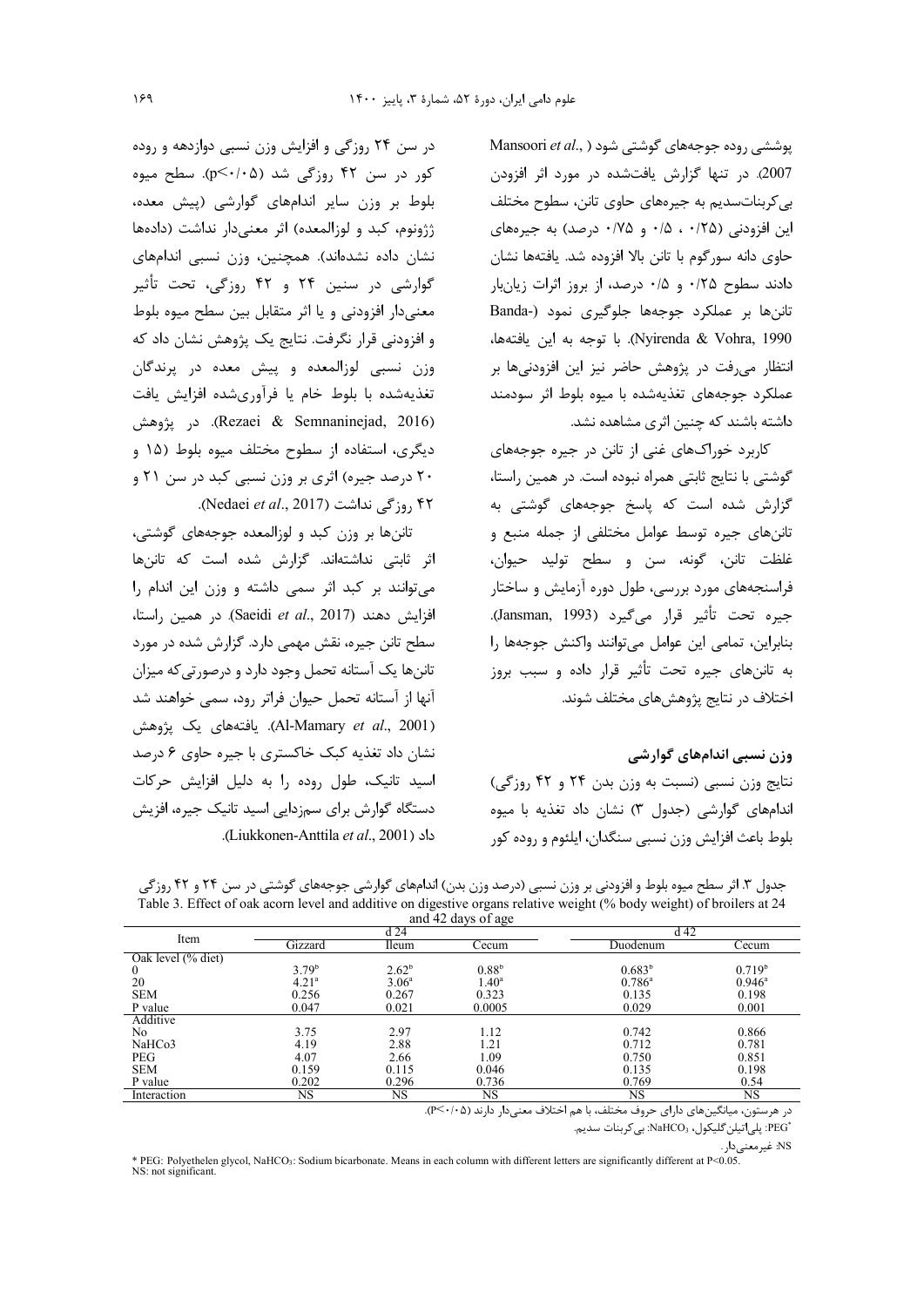از طرف دیگر، گزارش شده وجود مقادیر زیاد تانن در جیره از فعالیت آنزیمهای لوزالمعده، جلوگیری نموده که برای جبران این اثر، فعالیت این اندام برای تولید آنزیمهای بيشتر، افزايش پيدا كرده و منجر به بزرگ شدن اندازه آن مي شود (Ahmad *et al.*, 1991). با توجه به اين آثار احتمالاً می توان افزایش وزن نسبی برخی از اندامهای گوارشی مورد بررسی در پژوهش حاضر را به اثر تاننهای موجود در ميوه بلوط نسبت داد.

## آنزیمهای کبدی

نتایج جدول ۴ نشان داد در سن ۲۴ و ۴۲ روزگی بین سطح میوه بلوط و افزودنیها از نظر غلظت آنزیمهای آلانینآمینوترانسفراز و آسپارتاتآمینوترانسفراز در خون اثر متقابل معنی داری مشاهده نشد (p>٠/٠۵). همچنین غلظت این آنزیمها در سن ۲۴ و یا ۴۲ روزگی تحت تأثیر معنیدار افزودنی قرار نگرفت. استفاده از میوه بلوط غلظت آنزیم آلانینآمینوترانسفراز را در ۲۴ روزگی و مقدار آنزیم آسپارتاتآمینوترانسفراز را در پایان دوره کاهش داد (۵۱/۰>∕p).

اندازهگیری غلظت برخی آنزیمها در خون یک معیار سودمند برای ارزیابی سلامت و عملکرد کبد میباشد (Valizadeh Yonjalli et al., 2019). در مورد اثر تغذيه جيرههاي حاوي تانن بر غلظت آنزیمهای کبدی جوجههای گوشتی دادههای زیادی وجود ندارد. یافتههای اخیر نشان داد استفاده از سطوح ۸/۱۵ و ۱۶/۲۲ درصدی از یک خوراک غنی

از تانن (لوبیای فابا) در جیره جوجههای گوشتی اثر معنیداری بر غلظت آنزیمهای کبدی آلانين آمينوترانسفراز، آسيارتات آمينوترانسفراز و لاكتات دهيدروژناز نداشت. مصرف لوبياي فابا باعث التهاب كانوني كبد شد كه شدت آن بستگي به سطح لوبياي مصرفي داشت. اگر چه وزن نسبي كبد تحت تأثیر تیمارها قرار نگرفت، اما اندازه کبد در گروه دریافت کننده سطح ۱۶/۲۲ درصد، افزایش نشان داد .(Tomaszewska et al., 2018)

در یک پژوهش دیگر، افزودن ۲ درصد عصاره تانن برگ درخت بلوط به جیره میشهای شیرده بر غلظت آنزيمهاي كبدى آلانين آمينوترانسفراز  $\ddot{ }$ آلكالين فسفاتاز اثر معنى دارى نداشت ( Valizadeh Yonjalli et al., 2019). يافته ديگري نشان داد تزريق سطوح مختلف (۳۰، ۶۰ و ۱۲۰ میلی گرم به ازای هر كيلوگرم وزن بدن) عصاره أبي الكي جفت بلوط به موش صحرایی بالغ نژاد ویستار، غلظت آنزیمهای كبدى آلانينآمينوترانسفراز، آسپارتاتآمينوترانسفراز و آلكالينفسفاتاز را افزايش داد كه تأييد كننده آسيب کبدی و اختلال در عملکرد این اندام می باشد. این آثار به وجود مقادیر زیاد تانن موجود در عصاره نسبت داده شد (Ghassemi *et al*., 2014). در پژوهش حاضر، مصرف میوه بلوط غلظت آنزیمهای کبدی ,ا افزایش نداده بلکه در برخی موارد نیز کاهش داد که نشان می دهد این سطح از میوه بلوط بر کبد اثر زیانبار نداشته است.

| TAOIC 4. ETICOIS OI OAN ACOHI ICVCI ANU AUUNTVC ON DIOOU ICVCIS OI IIVCI CIIZVINES (O/III) OI DIONCIS ALZ4 ANU 4Z UAVS OI AGC |            |            |                  |            |  |  |  |
|-------------------------------------------------------------------------------------------------------------------------------|------------|------------|------------------|------------|--|--|--|
| Item                                                                                                                          |            | d24        | d 42             |            |  |  |  |
|                                                                                                                               | <b>AST</b> | <b>ALT</b> | <b>AST</b>       | <b>ALT</b> |  |  |  |
| Oak level (% diet)                                                                                                            |            |            |                  |            |  |  |  |
| $\theta$                                                                                                                      | 239        | $8571^a$   | 269 <sup>a</sup> | 2996       |  |  |  |
| 20                                                                                                                            | 227        | $6334^b$   | $240^{\circ}$    | 3339       |  |  |  |
| <b>SEM</b>                                                                                                                    |            | 1369       | 18               | 209        |  |  |  |
| P value                                                                                                                       | 0.483      | 0.031      | 0.039            | 0.700      |  |  |  |
| Additive                                                                                                                      |            |            |                  |            |  |  |  |
| No.                                                                                                                           | 218        | 7669       | 249              | 4636       |  |  |  |
| NaHCo3                                                                                                                        | 239        | 7901       | 258              | 3529       |  |  |  |
| <b>PEG</b>                                                                                                                    | 241        | 6787       | 256              | 3538       |  |  |  |
| <b>SEM</b>                                                                                                                    |            | 415        |                  | 447        |  |  |  |
| P value                                                                                                                       | 496        | 0.629      | 0.845            | 0.509      |  |  |  |
| Interaction                                                                                                                   | <b>NS</b>  | NS         | NS               | NS         |  |  |  |

جدول ۴. اثر سطح میوه بلوط و افزودنی بر غلظت آنزیمهای کبدی (U/lit) جوجههای گوشتی در سن ۲۴ و ۴۲ روزگی

در هرستون، میانگینهای دارای حروف مختلف، با هم اختلاف معنیدار دارند (۲۰۵×-۲۰). NS: غیرمعنیدار.

.<br>'PEG: يلي|تيلن گليكول، NaHCO3: بي كربنات سديم.

AST: آسپارتاتآمینوترانسفراز ، ALT: آلانینآمینوترانسفراز.

\*PEG: Polyethelen glycol, NaHCO<sub>3</sub>: Sodium bicarbonate.

FLO. Forgettelen giveor, warre of a commit order outer of the means in each column with different letters are significantly different at P<0.05.<br>NS: not significant. AST: Aspartate amino transferase ALT: alanine amino tran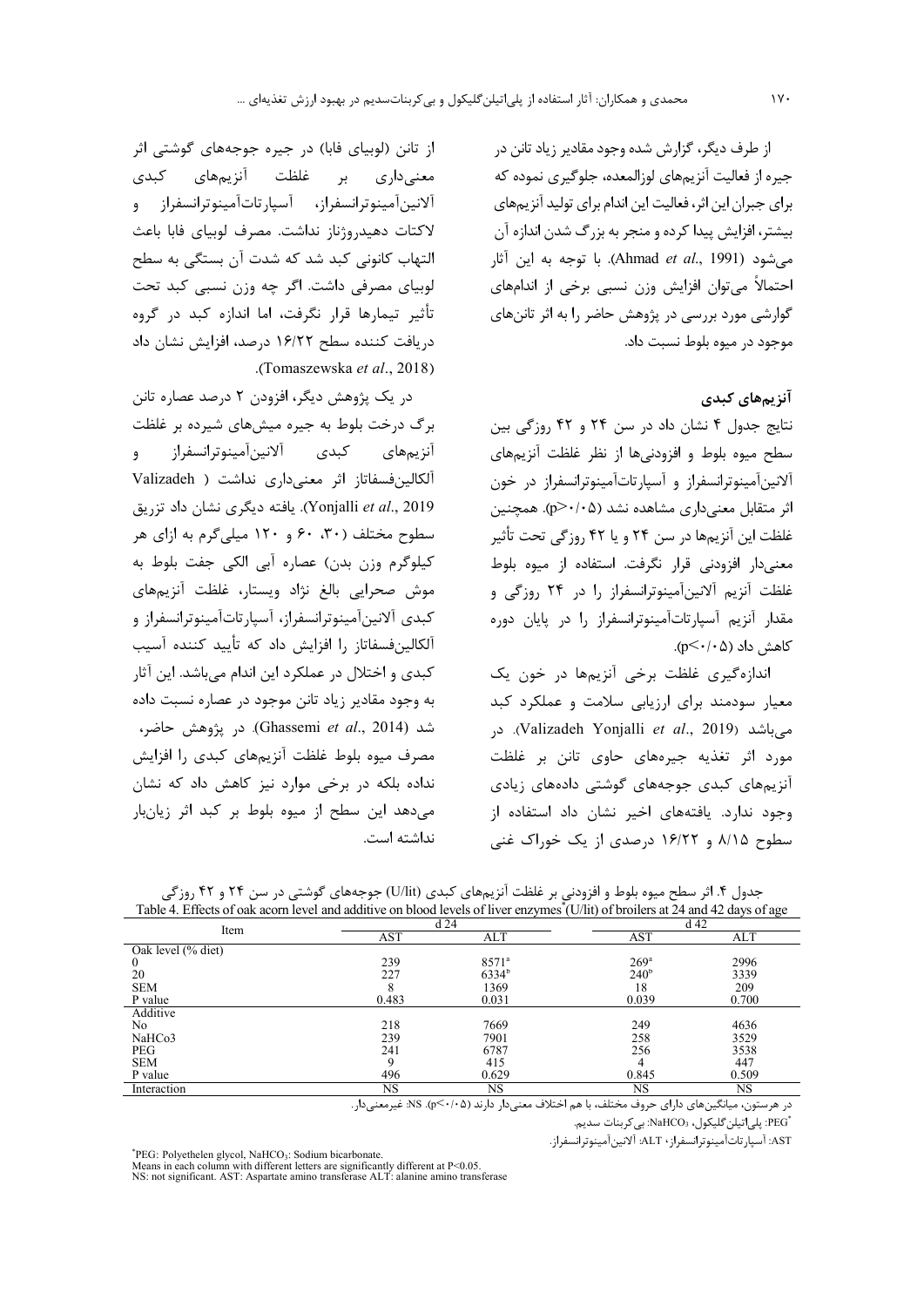واکوئل چربي، تورم سلولي و قطر سينوزوئيدهاي کبد در سن ۲۴ روزگی، واکوئل چربی در هیچیک از گروههای آزمایشی مشاهد نشد. یافتههای پایاندوره (جدول ۵) نشان داد اثر متقابل معنی داری بین سطح میوه بلوط و افزودنی در مورد مشاهده واکوئل چربی  $(p<\cdot/\cdot \Delta)$ در بافت کبد مشاهده شد (p< $\cdot/\cdot \Delta$ ). تعداد واکوئل چربی مشاهدهشده در بافت کبد جوجههای تغذیهشده با جيره بدون ميوه بلوط حاوي پلي|تيلن گليکول در مقایسه با سایر جیرهها، افزایش معنے داری را نشان داد و بين ساير جيرەها، اختلاف معنے دارى مشاهده نشد. در سن ٢۴ روزگی، تغذیه جوجهها با میوه بلوط باعث تورم سلولي شديدتر بافت كبد شد. همچنين، جوجه-های تغذیهشده با بی کربناتسدیم در مقایسه با جوجەهاى تغذيەشدە با جيرە بدون افزودنى، تورم سلولی شدیدتری داشتند. اثر متقابل معنیداری بین سطح میوه بلوط و افزودنیها مشاهده نشد. در سن ۴۲ روزگی، اثر متقابل معنیداری بین سطح میوه بلوط و افزودنی مشاهده مے شود.

بر پایه یافتههای جدید، تاننها دارای آثار سودمندی از جمله فعالیت ضدمیکروبی، آنتی|کسیدانی و ضدالتهابی بوده و به همین دلیل می توانند سلامت دستگاه گوارش و در نتيجه عملكرد طيور را بهبود دهند ( Choi & Kim, 2020). نكته مهم در اين زمينه، سطح (غلظت) تاننهاى مصرفی می،باشد. در همین راستا، یافتههای اخیر نشان داد مصرف جیره حاوی تانن بالا (۳۰ گرم در کیلوگرم جیره) باعث کاهش معنیدار توان ایمنی جوجههای گوشتی شد در حالی که جیره حاوی تانن کم (۰/۵ گرم در كيلوگرم جيره)، توان ايمنى جوجهها را بهبود داد. بر همین اساس، نتیجهگیری شد تاننهای جیره بسته به غلظت مصرفی می توانند بر سامانه ایمنی جوجهها، اثر سودمند يا زيان بار داشته باشند (Ramah et al., 2020). در پژوهش حاضر نیز شاید بتوان کاهش مشاهده شده در غلظت آنزیمهای کبدی ,ا به سطح تانن جیره مصرفی نسبت داد. احتمالاً سطح تانن در جیرەهای حاوی میوه بلوط به اندازهای بالا نبوده که بتواند بر کبد و در نتیجه بر غلظت آنزیمهای آن، اثر زیانبار داشته باشند.

| Table 5. Effects of oak acorn level and additive on liver parameters of broilers at 24 and 42 days of age |                    |     |                          |                   |                         |                   |                                            |
|-----------------------------------------------------------------------------------------------------------|--------------------|-----|--------------------------|-------------------|-------------------------|-------------------|--------------------------------------------|
| Item                                                                                                      |                    |     | Fat vacuole <sup>1</sup> |                   | Congestion <sup>2</sup> |                   | $\overline{\text{Sinusoid diameter (µm)}}$ |
|                                                                                                           |                    | d24 | d <sub>42</sub>          | d24               | d 42                    | d24               | d 42                                       |
| Oak level (% diet)                                                                                        |                    |     |                          |                   |                         |                   |                                            |
| $\bf{0}$                                                                                                  |                    | NO. | $1.33^{a}$               | $1.5^{\rm b}$     | $1.75^{b}$              | 5.10              | $4.66^{b}$                                 |
| 20                                                                                                        |                    | NO. | 1 <sup>b</sup>           | $2.83^{a}$        | 2.67 <sup>a</sup>       | 5.13              | $5.42^{\circ}$                             |
| <b>SEM</b>                                                                                                |                    |     | 0.167                    | 0.667             | 0.458                   | 0.02              | 0.290                                      |
| P value                                                                                                   |                    |     | 0.0001                   | 0.0001            | 0.0001                  | 0.875             | 0.0003                                     |
| Additive                                                                                                  |                    |     |                          |                   |                         |                   |                                            |
| Without additive                                                                                          |                    | NO. | 1 <sup>b</sup>           | 1.87 <sup>b</sup> | 1.63 <sup>c</sup>       | $5.89^{a}$        | $5.52^{\circ}$                             |
| PEG                                                                                                       |                    | NO. | $1.5^a$                  | $2.13^{ab}$       | $2.13^{b}$              | $5.19^{b}$        | 4.99 <sup>b</sup>                          |
| NaHCO <sub>3</sub>                                                                                        |                    | NO. | 1 <sup>b</sup>           | $2.5^{\circ}$     | 2.87 <sup>a</sup>       | 4.37 <sup>c</sup> | 4.6 <sup>b</sup>                           |
| <b>SEM</b>                                                                                                |                    |     | 0.16                     | 0.18              | 0.365                   | 0.440             | 0.280                                      |
| P value                                                                                                   |                    |     | 0.0001                   | 0.012             | 0.0001                  | 0.0001            | 0.001                                      |
| Interaction                                                                                               |                    |     |                          |                   |                         |                   |                                            |
| OA level                                                                                                  | additive           |     |                          |                   |                         |                   |                                            |
|                                                                                                           | Without additive   | NO. | 1 <sup>b</sup>           |                   | 1 <sup>c</sup>          | 5.59              | $5.85^{\circ}$                             |
| $\mathbf{0}$                                                                                              | <b>PEG</b>         | NO. | $2^{\mathrm{a}}$         | 1.5               | $1.5^{\circ}$           | 5.20              | 4.17 <sup>b</sup>                          |
|                                                                                                           | NaHCO <sub>3</sub> | NO. | 1 <sup>b</sup>           | $\overline{c}$    | $2.75^{ab}$             | 4.70              | $3.97^{\rm b}$                             |
|                                                                                                           | Without additive   | NO  | 1 <sup>b</sup>           | 2.75              | $2.25^{b}$              | 6.19              | $5.18^{a}$                                 |
| 20                                                                                                        | PEG                | NO. | 1 <sup>b</sup>           | 2.75              | $2.75^{ab}$             | 5.17              | $5.83^{a}$                                 |
|                                                                                                           | NaHCO <sub>3</sub> | NO. | 1 <sup>b</sup>           | 3                 | 3 <sup>a</sup>          | 4.02              | $5.23^{a}$                                 |
| <b>SEM</b>                                                                                                |                    |     | 0.17                     | 0.109             | 0.167                   | 0.06              | 0.320                                      |
| P value                                                                                                   |                    |     | 0.0001                   | 0.152             | 0.045                   | 0.106             | 0.0001                                     |

جدول ۵. اثر سطح میوه بلوط و افزودنی بر فراسنجههای کبدی جوجههای گوشتی در سن ۲۴ و ۴۲ روزگی

:<br>PEG": پلیاتیلنگلیکول، NaHCO3: بی کربنات سدیم. NO: مشاهده نشد.

۱. اعداد ۱ و ۲ به ترتیب به عدم وجود (عدم مشاهده) و وجود (مشاهده) واکوئل چربی در بافت کبد، اختصاص یافتند.

۲. تورم سلولی: تورم سلولی ملایم، متوسط و شدید به ترتیب با اعداد ۱، ۲ و ۳ مشخص شدند.

در هر ستون، میانگینهای دارای حروف مختلف، با هم اختلاف معنی دار دارند (p<۰/۰۵).

\*PEG: Polyethelen glycol, NaHCo3: Sodium bicarbonate, NO :not observed.

1. Numbers 1 and 2 were considered to absence and presens of fat vacuole in liver tissue, respevtively.

2. Congestion: mild, average and severe congestion were determined by numbers 1, 2 and 3, respectively.

Means in each column with different letters are siginifantly different at P<0.05.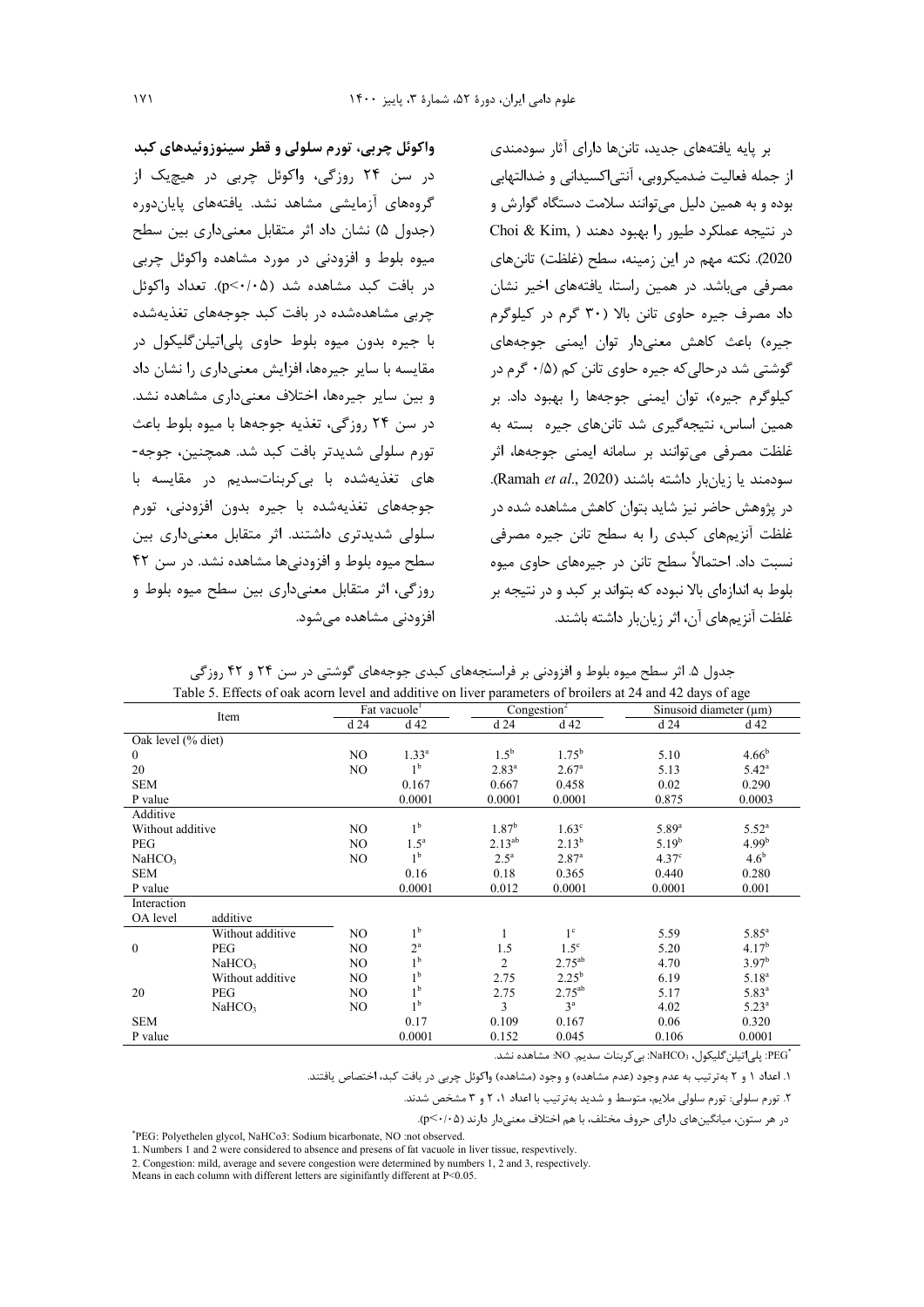شديدترين تورم سلولي در جيره حاوي بلوط مکمل شده با بی کربنات سدیم مشاهده شد که در مقايسه با جيره بدون بلوط بدون افزودني، جيره بدون بلوط حاوي پلياتيلن گليكول و جيره حاوي بلوط بدون افزودنی، اختلاف معنیداری را نشان داد. در میان دوره، اثر متقابل معنىدارى بين سطح ميوه بلوط و افزودنی در مورد قطر سینوزوئیدها مشاهده نشد (جدول ۵). همچنین استفاده از میوه بلوط بر قطر سینوزوئیدها اثر معنیداری نداشت. افزودنیها، قطر سینوزوئیدها را به گونهای معنیدار تحت تأثیر قرار دادند. بیشترین قطر سینوزوئیدها در جیره بدون افزودنی و کمترین قطر سینوزوئیدها در جیره حاوی بى كربنات سديم مشاهده شد. اثر متقابل بين سطح میوه بلوط و افزودنیها بر قطر سینوزوئیدها در پایان دوره معنیدار بود. قطر سینوزوئیدها در سه تیمار حاوی بلوط و همچنین در تیمار بدون بلوط بدون افزودنی در مقایسه با دو تیمار دیگر (بدون بلوط حاوی پلي اتيلن گليکول و بدون بلوط حاوي بي کربنات سديم) افزایش معنیداری را نشان میدهد.

کبد و کلیه از اندامهای مهم و اصلی بدن بوده و در فرآیند سمزدایی، نقش مهمی را ایفا مینمایند. از آنجا که این اندامها در معرض سموم بسیاری قرار می گیرند، بافت آنها می تواند دچار آسیبهای جدی شود. مصرف مقادیر زیاد تاننها میتواند سبب بروز عوارضی از جمله فرسایش بافت کلیه و معده شده، به کبد آسیب رسانده و دردهای گوارشی ایجاد نماید. کبد یک شبکه مویرگی به شکل سینوزوئید دارد که فرآیند انتقال سریع مواد بین خون و بافت کبد را تسهيل مى نمايد (Karimi et al., 2014). در مورد اثر تاننها بر کلیه و کبد جوجههای گوشتی اطلاعات زیادی وجود ندارد اما گزارشهای بیشتری در سایر گونههای حیوانی یافت شده است. در یک پژوهش،  $Vicia$ ) افزودن ۸ و ۱۶ گرم عصاره تانن لوبیای فابا به هر کیلوگرم جیره جوجههای گوشتی (faba L. منجر به تحلیل (دژنره شدن) سلولهای کبدی شد (Ortiz et al., 1994). در پژوهش دیگری، افزودن سطوح مختلف اسيد تانيک (١/٢۴ ه/٠، ١، ١/٥ و ٢ درصد) به جیره موش بر فعالیت آنزیم آلکالین فسفاتاز

اثری نداشت که نشان میدهد آسیبی در سلولهای کبدی موشهای تغذیهشده با اسید تانیک، رخ نداده است (Barszcz et al., 2018).

اگرچه تاننها در گذشته و به طور سنتی به عنوان عوامل ضدتغذیهای درنظر گرفته میشدند، اما یافتههای اخیر نشان می دهند که استفاده از مقادیر مناسب تاننها به دلیل داشتن خواص ضدمیکروبی، آنتی|کسیدانی و ضد التهابی می تواند عملکرد طیور و سلامت دستگاه گوارش , ابهبود دهد (Choi & Kim, 2020). به عنوان نمونه، گزارش شده است که اسید تانیک در شرایط بروز تنش گرمایی میتواند همانند یک آنتیاکسیدان بیولوژیک عمل نموده و افزودن آن به جیره جوجههای گوشتی باعث بهبود ساختار اسیدهای چرب ماهیچه سینه و بهبود كيفيت گوشت مى شود (Ebrahim et al., 2015). همچنین، با توجه به خواص سودمند تاننها، اخیراً در پرورش طیور این ترکیبات به عنوان جایگزین آنتی بیوتیکهای محرک رشد، مورد توجه زیادی قرار گرفتهاند (Choi & Kim, 2020). بسته به نوع تانن و ساختار شیمیایی آن، کمیت تغذیه و همچنین گونه حیوان، تاننها میتوانند برای حیوان زیانبار، بدون زیان و Valizadeh Yonjalli et al., ) سودمند باشند 2019). با این توضیحات به نظر می رسد سطح میوه بلوط و در نتیجه مقدار تانن موجود در جیرههای حاوی بلوط به اندازهای بالا نبوده که بتواند بر بافت کبد اثر ثابت و زیانباری داشته باشد.

### بافت كليه

نتایج جدول ۶ نشان داد قطر لولههای دور و لولههای نزدیک کلیه در پایان دوره آزمایش تحت تأثیر سطح بلوط، افزودنی و یا اثر متقابل بین این دو فاکتور قرار نگرفتند (p>٠/٠۵). اثر متقابل معنىدار بين سطح میوه بلوط و افزودنیها در مورد قطر جسمک کلیوی مشاهده نشد، در حالی که هم سطح میوه بلوط و هم نوع افزودنی بر این فراسنجه اثر معنیداری داشتند. كاربرد ميوه بلوط باعث افزايش معنى دار قطر جسمك کلیوی در مقایسه با جیره بدون بلوط شد (p>٠/٠۵). افزایش قطر جسمک کلیوی میتواند به معنای فعالیت بیشتر در بافت کلیه باشد. افزودن بی کربناتسدیم به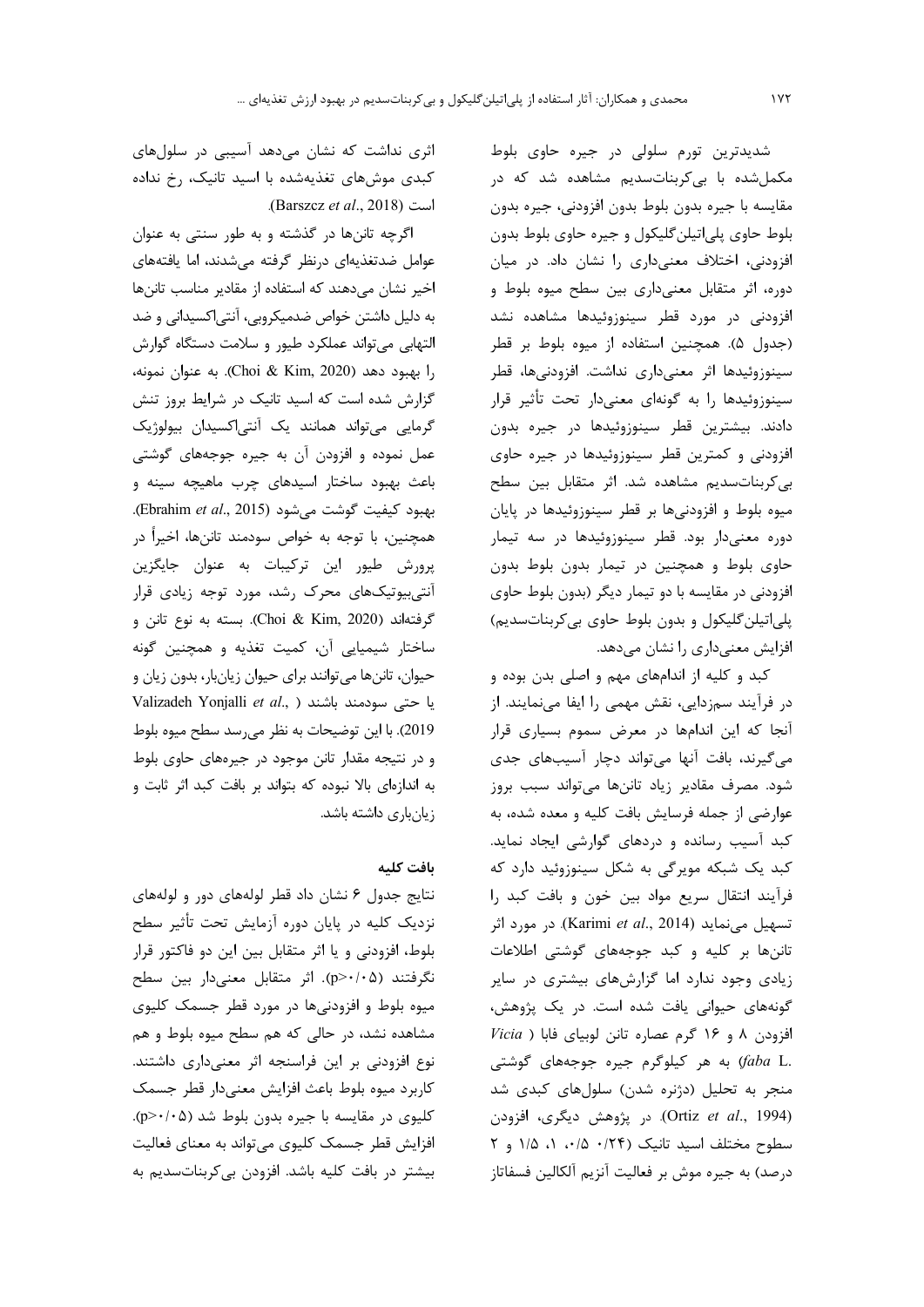جیره نیز قطر جسمک کلیوی را در مقایسه با جیره بدون افزودنی و جیره حاوی پلیاتیلن گلیکول افزایش داد. کلیه از اندامهای مهم و اصلی بدن بوده و در فرآیند سمزدایی بدن و تصفیه خون از متابولیتهایی كه در اثر فعاليت متابوليكي سلولهاي بدن توليد میشوند، نقش مهمی را ایفا مینماید. همچنین، این ندام سمومی را که مستقیم وارد بدن میشوند، سمزدایی مینماید. این شرایط سبب میشود که کلیه مستقیم در معرض سموم قرار گرفته و گمان می رود به بافت آن آسیب جدی وارد شود ( Karimi *et al*., 2014). در پژوهشهای سمشناسی، کلیه به عنوان یک معرف سمیت در نظر گرفته شده و آسیبهای سلولی میتوانند سبب عملکرد نامطلوب (نارسایی) کلیه شوند (. Go *et al*., 2015)

جدول ۶. اثر سطح ميوه بلوط و افزودني بر قطر (ميكرومتر) لولههای دور و نزدیک و جسمک کلیوی جوجههای گوشتی در سن ۴۲ روزگی

Table 6. Effect of oak acorn level and additive on diameter  $(\mu m)$  of proximal and distal tubules and renal corpuscle of broilers at 42 days of age\*

| Item               | Proximal | Distal             | Renal              |  |  |  |  |
|--------------------|----------|--------------------|--------------------|--|--|--|--|
|                    | tubule   | tubule             | corpuscle          |  |  |  |  |
|                    |          | Oak level (% diet) |                    |  |  |  |  |
| 0                  | 0.333    | 0.328              | 0.437 <sup>b</sup> |  |  |  |  |
| 20                 | 0.312    | 0.322              | $0.538^{a}$        |  |  |  |  |
| <b>SEM</b>         | 0.06     | 0.59               | 0.05               |  |  |  |  |
| P value            | 0.131    | 0.774              | 0.0001             |  |  |  |  |
| Additive           |          |                    |                    |  |  |  |  |
| N <sub>0</sub>     | 0.327    | 0.321              | $0.45^{\rm b}$     |  |  |  |  |
| NaHCo <sub>3</sub> | 0.338    | 0.339              | 0.47 <sup>b</sup>  |  |  |  |  |
| <b>PEG</b>         | 0.302    | 0.323              | $0.54^{\circ}$     |  |  |  |  |
| <b>SEM</b>         | 0.06     | 0.058              | 0.049              |  |  |  |  |
| P value            | 0.111    | 0.935              | 0.0008             |  |  |  |  |
| Interaction        | NS       | NS                 | <b>NS</b>          |  |  |  |  |

'PEG؛ پلى|تيلن گليكول، NaHCO3: بى كربنات سديم.

در هرستون، میانگینهای دارای حروف مختلف، با هم اختلاف معنیدار  $\cdot$ دارند ( $\cdot$ ۰/۰). NS: غیرمعنیدار

\* PEG: Polyethelen glycol, NaHCo3: Sodium bicarbonate, NS: not sionificant

Means in each column with different letters are siginifantly different at P˂0.05.

**REFERENCES** 

- 1. Ahmed, A.E., Smithard, R. & Ellis, M. (1991). Activities of enzymes of the pancreas, and the lumen and mucosa of the small intestine in growing broiler cockerels fed on tannin-containing diets. *British Journal of Nutrition*, 65(2), 189-197.
- 2. Al-Mamary, M., Al-Habori, M., Al-Aghbari, A. & Al-Obeidi, A. (2001). *In vivo* effects of dietary sorghum tannins on rabbit digestive enzymes and mineral absorption. *Nutrition Research*, 21, 1393- 1401.

در مورد اثر تاننهای جیره برعملکرد و بافت کلیه جوجههای گوشتی گزارشی یافت نشد اما در یک يژوهش، سطوح مختلف (صفر، ۶۰، ۷۰ و ۸۰ درصد جیره) دانه سورگوم (یکی از خوراکهای غنی از تانن) به عنوان جايگزين دانه جو در جيره برمهاي آميخته قزل× أرخر-مرينوس استفاده شد. يافتهها نشان داد افزايش سطح سورگوم در جیره منجر به آسیبهای جدی (دژنره شدن سلولهای لولههای نزدیک و دور، پرخونی سلولها و خونريزي) بافت كليه شد (Karimi *et al*., 2014). يافتههاي يک پژوهش نشان داد مصرف نوعي عصاره غني از گالوتانین (از انواع تاننها) در جیره موش اثر معنی داری بر غلظت ازت اورهای خون و کرآتینین سرم نداشت. همچنین، نشانه آسیبشناسی خاصی مانند دژنره شدن، نکروز شدن گلومرولها و لولههای کلیوی در گروههای دریافت کننده عصاره مشاهده نشد که نشان میدهد كاربرد كوتاه مدت اين عصاره، براى كليهها سمى نيست (Go *et al.*, 2015). در پژوهش حاضر نیز می توان نتیجه گیری نمود که کاربرد ۲۰ درصدی میوه بلوط اثر سمی نداشته و در بافت کلیه، آسیب جدی ایجاد نکرده است.

#### <mark>نتىجەگىرى كلى</mark>

بر پایه یافتههای پژوهش، اگرچه کاربرد میوه بلوط در سطح ۲۰ درصد جیره بر مصرف خوراک و ضریب تبدیل خوراک کل دوره و همچنین بر وضعیت بافت کبد و کلیه جوجههای گوشتی، اثر معنیداری نداشت، اما مقدار افزایش وزن بدن کل دوره و شاخص کارآیی تولید را به طور معنی داری کاهش داد. بنابراین، استفاده از این مقدار میوه بلوط در جیره جوجههای گوشتی، توصیه نمیشود. همچنین، در شرایط انجام اين پژوهش، كاربرد پلي|تيلن *گ*ليكول و بي *ك*ربنات سدیم به عنوان مواد افزودنی در جیرههای حاوی میوه بلوط، اثر سودمندى نداشت.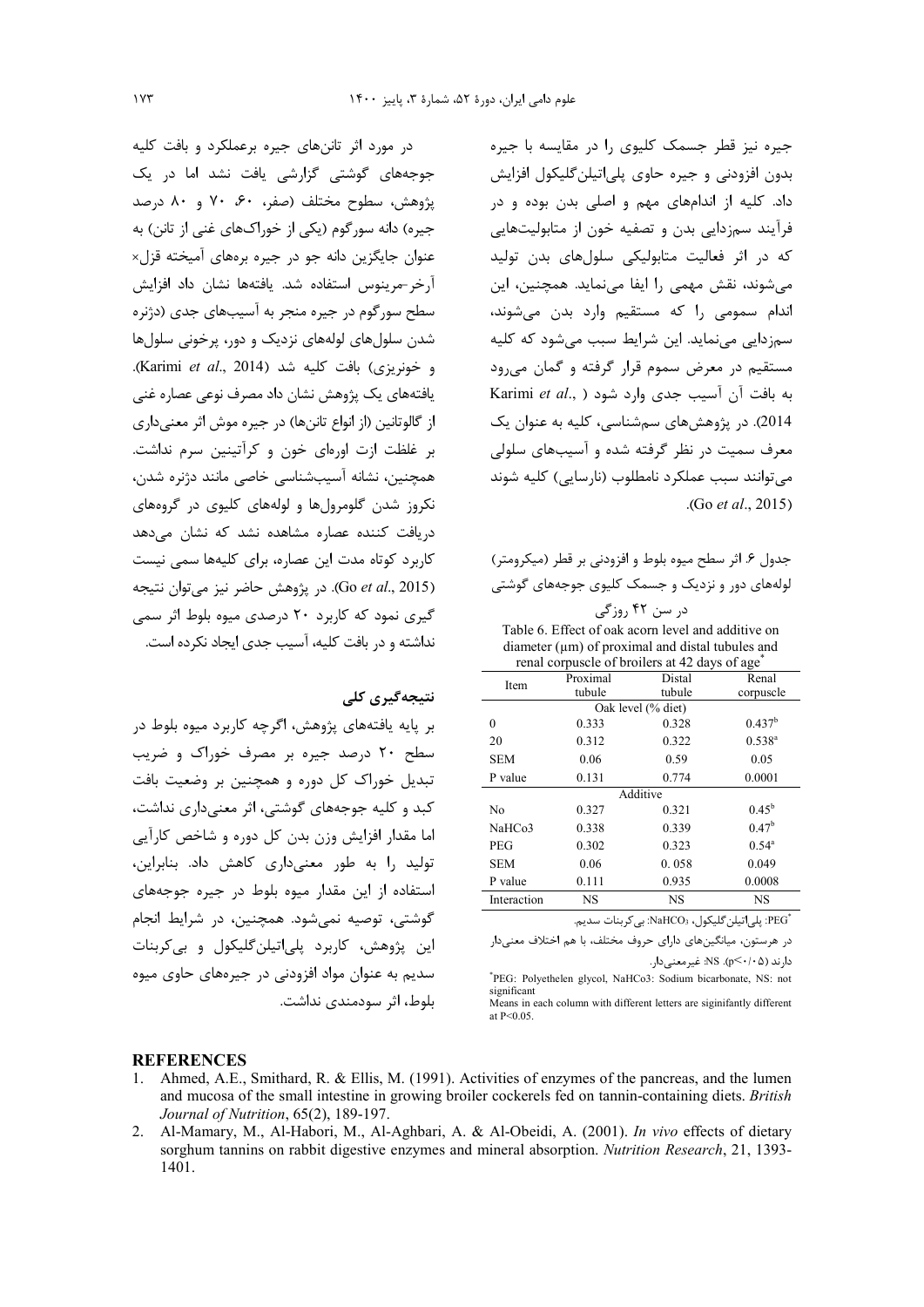- 3. AOAC (2005). Official methods of analysis. (16<sup>th</sup> ed). Association of Official Analytical Chemists, Washington, USA.
- 4. Banda-Nyirenda, D.B.C. & Vohra, P. (1990). Nutritional improvement of tannin- containing sorghum (Sorghum bicolor) by sodium bicarbonate. Cereal Chemists, 67, 533-537.
- 5. Barszcz, M., Taciak, M., Tuśnio, A. & Skomiał, J. (2018). Effects of dietary level of tannic acid and protein on internal organ weights and biochemical blood parameters of rats. PLoS ONE 13(1), e0190769.
- 6. Bekri, F. & Torki, M. (2021). Egg quality traits, blood biochemical parameters and performance of laying hens fed diet included processed oak fruit. Veterinary Medicine and Science,  $7(2)$ , 483-490.
- 7. Bouderoua, K., Mourot, J. & Selselet-Attou, G. (2009). The effect of green oak acorn (Quercus-ilex) based diet on growth performance and meat fatty acid composition of broilers. Asian-Australian Journal of Animal Science, 6, 843-848.
- 8. Choi, J. & Kim, W.K. (2020). Dietary application of tannins as a potential mitigation strategy for current challenges in poultry production: A Review. Animals, 10, 1-21.
- 9. Ebrahim, R. Liang, J.B., Faseleh Jahromi, M., Shokryazdan, P., Ebrahimi, M., Chen WL. & Goh, YM. (2015). Effects of tannic acid on performance and fatty acid composition of breast muscle in broiler chickens under heat stress. Italian Journal of Animal Science, 14, 572-577.
- 10. El-Ashram, S. & Abdelhafez, G. A. (2020). Effects of phytogenic supplementation on productive performance of broiler chickens. Journal of Applied Poultry Research, 29 (4), 852-862.
- 11. Ghassemi, F., Momenzade, M., Nagafian, M. & Kargqr Jahromy, H. (2014). The effect of hydroalcoholic extract of Oak fruit husks on liver in Rat (Wistar). Pars Journal of Medical Sciences, 12 (3), 1-7 (In Farsi).
- 12. Ghaedi, L., Houshmand, M. & Parsaei, S. (2018). Performance and tibia characteristics of broilers fed diets containing raw or treated oak acorn (Quercus brantii lindl). Journal of Animal and Plant Sciences, 28 (2), 38-45.
- 13. Go, J., Kim, JE, Koh, EK., Song, SH., Seung, JE, Park, C., Lee, H., Kim, H., Lee, J., An., B., Yang, SY, Lim, Y. & Hwang, DY. (2015). Hepatotoxicity and nephrotoxicity of gallotannin-enriched extract isolated from Galla Rhois in ICR mice. Laboratory Animal Research, 31 (3), 101-110.
- 14. Jansman, A. J. M. (1993). Tannins in feedstuffs for simple-stomached animals. Nutrition Research Reviews, 6, 209-236.
- 15. Karimi, H., Kia, H.D. & Hosseinkhani, A. (2014). Histological effects of different levels of sorghum grain on the liver and kidney of Ghezel x Arkhar Merino crossbred lambs. Animal Veterinary Science, 2 (4), 130-134.
- 16. Liukkonen-Anttila, T., Kentala, A. & Hissa, R. (2001). Tannins a dietary problem for hand-reared grey partridge Perdix perdix after release? Comparative Biochemistry and Physiology Part C: Toxicology & Pharmacology, 130, 237-248.
- 17. Makkar, H. P. S. (2003). Ouantification of tannins in tree and shrub foliage. A laboratory manual. Springer; 2003rd edition, ISBN-10: 1402016328.
- 18. Manssori, B. & Acamovic, T. (2007). The effect of tannic acid on the excretion of endogenous methionine, histidine and lysine with broilers. Journal of Animal Feed Science and Technology, 134, 198-210.
- 19. Mansoori, B., Nodeh, H., Modirsanei, M., Kiaei M. M. & Farkhoy, M. (2007). Evaluating the influence of tannic acid alone or with polyethylene glycol on the intestinal absorption capacity of broiler chickens, using d-xylose absorption test. Journal of Animal Feed Science and Technology, 134, 252-260.
- 20. Medugu, C.I., Saleh, B., Igwebuike, J.U. & Ndirmbita, R.L. (2012). Strategies to improve the utilization of tannin-rich feed materials by poultry. *International Journal of Poultry Science*, 11, 417-423.
- 21. Midilli, M., Muglali, Ö.H., Altintas, L., Erol, H. & Cakir, S. (2008). Shelled acorn seed (Ouercus cerris) as a diet ingredient on the performance of growing Japanese quail. South African Journal of Animal Science, 38 (1), 38-42.
- 22. Nedaei, F., Houshmand, M., Parsaei, S. & Meamar, M. (2017). Effect of oak acorn and dietary methionine level on performance, some organs weight and tibia characteristics in broiler chicken. Iranian Journal of Animal Science, 48 (2), 219-228. (In Farsi)
- 23. Ortiz, L. T., Alzueta, C., Trevino, J. & Castano, M. (1994). Effects of faba bean tannins on the growth and histological structure of the intestinal tract and liver of chicks and rats. British Poultry Science, 35, 743-754.
- 24. Özden, H., Bildirici, K., ÜstüneR, D., Üstüner, C., Cengiz, B. P., Tülay, A. & Yılmaz, V. (2005). Histopathologic examination of rat liver after experimental application of fluoxetine. Türkiye Ekopatoloji Dergisi, 11 (1), 9-15.